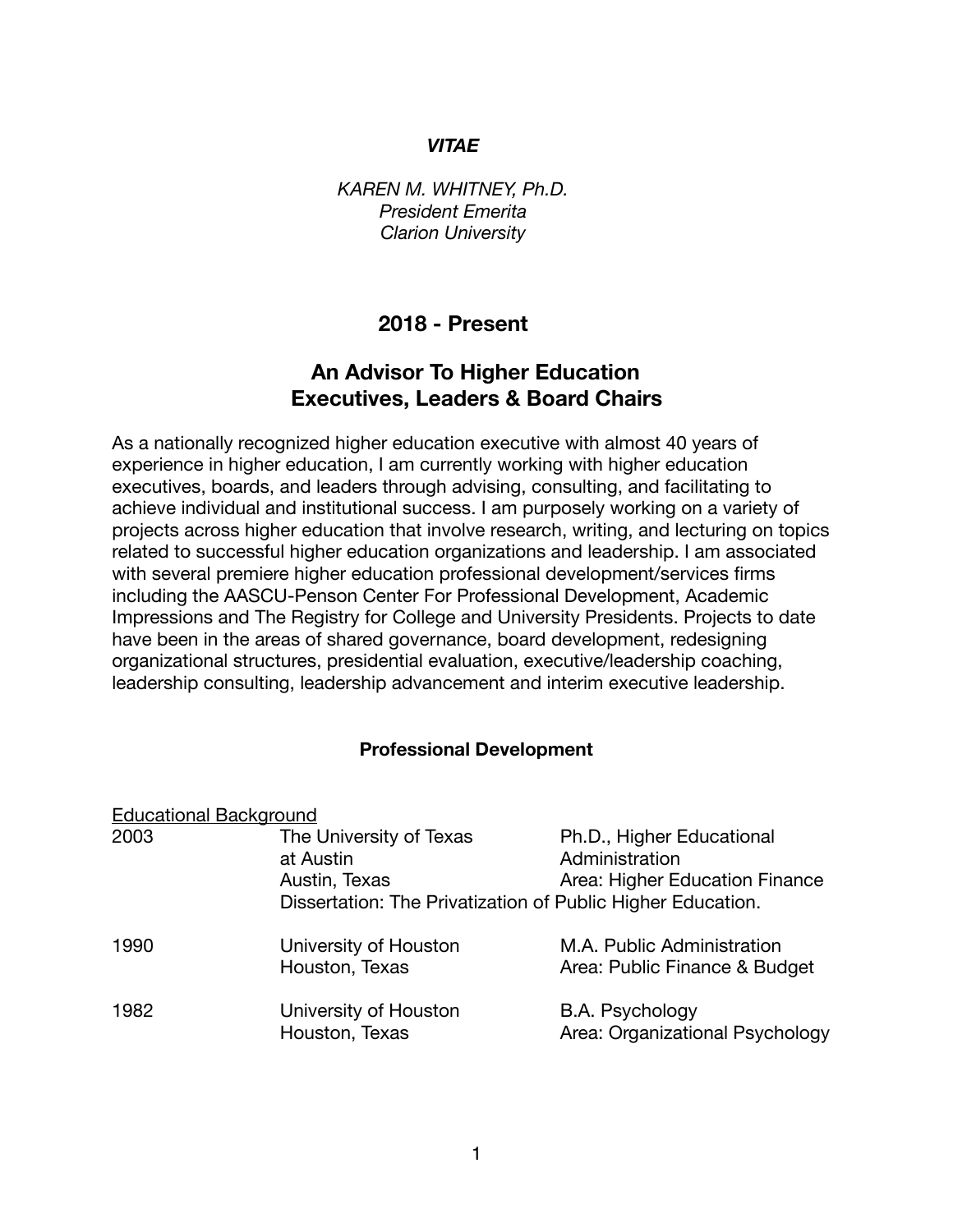#### Professional/Continuing Educational Background

| 2019          | Accredited Coach, Accredited Coaching Training Program,<br>International Coaching Federation (coachfederation.org)<br>(In Progress: Anticipated program completion 2020)                        |
|---------------|-------------------------------------------------------------------------------------------------------------------------------------------------------------------------------------------------|
| 2018          | Certified Executive Coach, Certified through the Center For<br>Executive Coaching. (centerforexecutive coaching.com)                                                                            |
| 2016          | Fundraising For Presidents, 2 day seminar offered by Academic<br>Impressions                                                                                                                    |
| 2015          | Advanced Leadership Development In Higher Education, 3 day<br>seminar offered by Academic Impressions.                                                                                          |
| 2015          | Experienced Presidents Retreat, American Association of State<br>Colleges & Universities (AASCU).                                                                                               |
| 2014          | Development For Deans and Academic Leaders, Seminar offered<br>by the Council For The Advancement & Support of Education<br>(CASE).                                                             |
| 2010          | New Presidents Academy, American Association of State<br>Colleges & Universities.                                                                                                               |
| 2010          | <b>Fundraising School For Student Affairs Professionals</b><br>at IUPUI, Offered the School in collaboration with the Lilly Family<br>School of Philanthropy (September 27-29)                  |
| 2010          | Executive Seminar: Prevention of Response to and Recovery from<br>Campus Emergencies; National Center Biomedical Research &<br>Training (NCBRT), 2 day seminar for higher education executives. |
| 2010          | Emergency Management Institute, FEMA, National Institute<br>Management System (NIMS) Completed the Introduction Course &<br>the Higher Education Course. Retook in 2013 & 2015.                 |
| $2005 - 2010$ | IDEAL – La Escuela de Espanol, Cuernavaca, Morelos, Mexico<br>Continuing study of Spanish & Program Co-Director                                                                                 |
| 2003          | Lilly Family School of Philanthropy, IUPUI<br>The Fund Raising School, Course: Principles & Techniques of Fund<br>Raising                                                                       |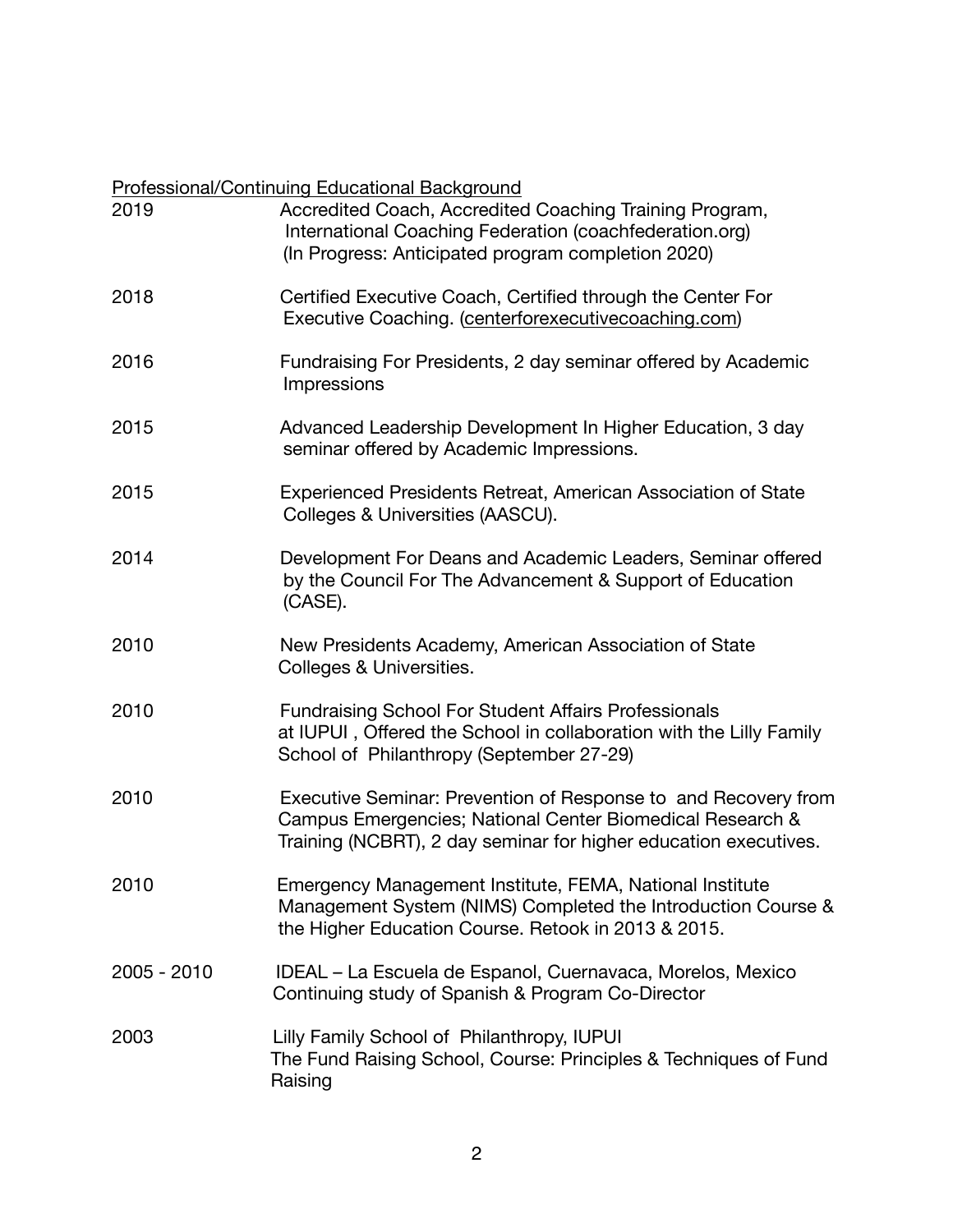Previous Executive & Administrative Experience

# 2017 – 2018 Interim Chancellor Pennsylvania State System of Higher Education (PASSHE) Website: passhe.edu

*Pennsylvania's State System of Higher Education established in 1983, includes 14 universities serving over 100,000 students, making it the largest provider of higher education in Pennsylvania. It also employs more than 12,000 faculty and staff, making it one of the largest employers in the Commonwealth with a \$2.3 billion annual operating budget.* 

# *As Chancellor served as the chief executive officer of the System with the following responsibilities:*

- *Advised the Board on policy development and oversees policy implementation.*
- *Provided recommendations to the Board on State System's overall budget.*
- *Reviewed and recommended academic programs for the Board's approval.*

*• Conducted comprehensive planning for the role and scope of each university, instructional programs, research programs and public service programs in consultation with State System and university constituent groups.* 

*• Negotiated collective bargaining agreements on behalf of, and subject to, the approval of the Board.* 

- *Performed such other duties as the Board may designate.*
- *Served as an ex-officio member of the council of trustees of each university.*

#### *Administered the State System under policies prescribed by the Board:*

- *Employed central office staff appropriate for the efficient discharge of her/his duties.*
- *Administration of the central office, System-wide business procedures, and maintenance of university physical plants and security.*
- *Contracting/Procurement.*

#### *Worked with the University Presidents:*

- *Administrated the recruitment and hiring of new presidents.*
- *Conducted performance evaluations for presidents that included an evaluation conducted by the council of trustees which included internal and external stakeholders.*
- *Led the presidents in ways to ensure the success of students and the universities.*
- *Worked with the presidents to leverage the strengths of each university to advance the system of universities to meet state, system and university priorities.*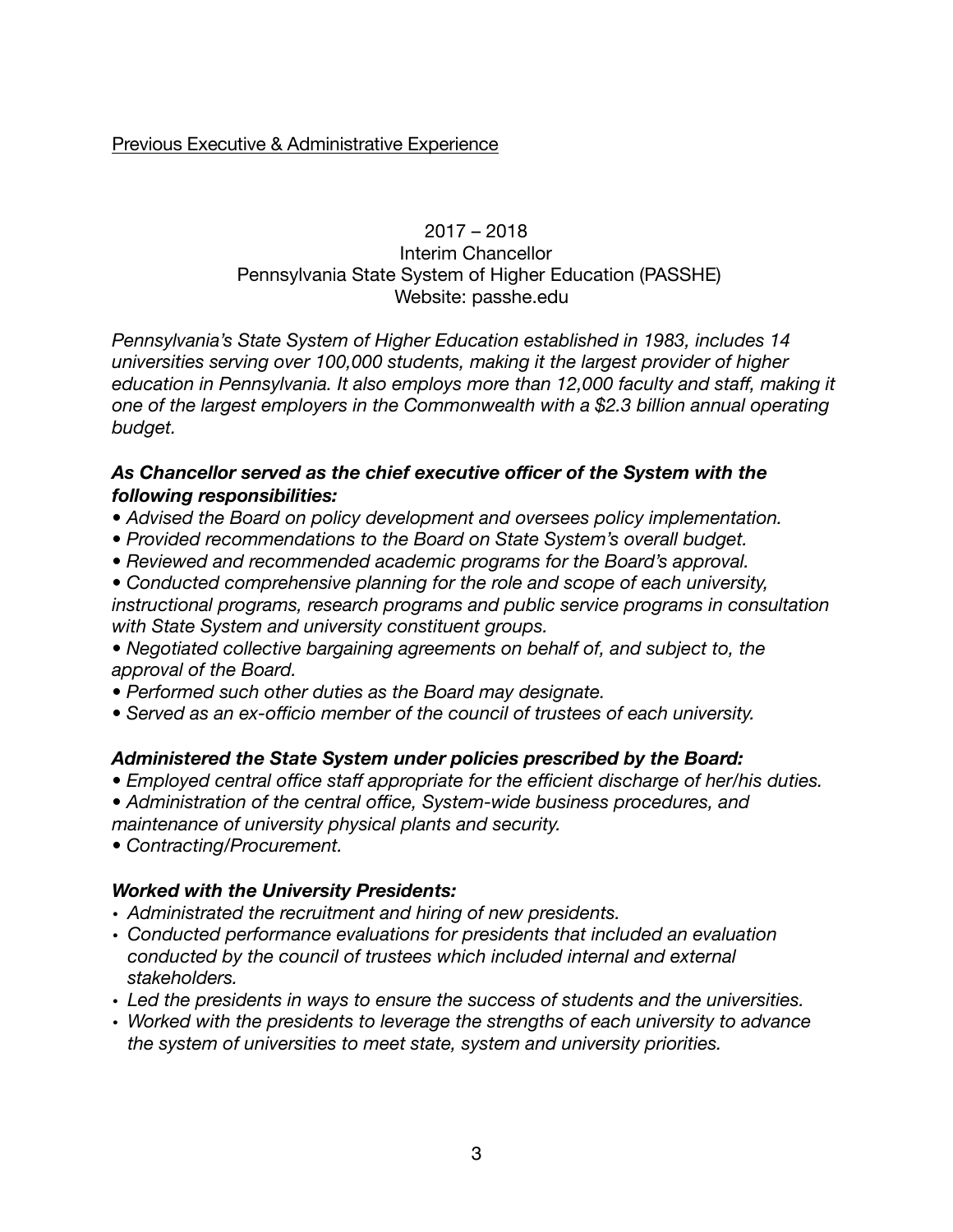# Significant Accomplishments As Interim Chancellor:

#### **Worked To Ensure the Success of Every Student and Every University-**

Quickly and effectively acted upon a 2017 System Review Report to transform the collection of 14 universities into a highly intentional and effective system of universities.

Led a deep review of the System Review Report with System leadership, Presidents, and Board leading to a robust agenda of items to complete during the year.

Worked with the Board to establish the 3 System Priorities and a resolution of commitment to all 14 universities.

Worked with the Board and Executive Team to develop the "System Redesign" framework [\(PASSHE.EDU](http://PASSHE.EDU)) to enact key recommendations of the report. The framework created for the System Redesign is intended to continue with the new Chancellor — it is very flexible and results oriented. The next Chancellor will be able to easily continue the existing efforts and add/shift efforts going forward within the change framework.

Working with each university to realize, know and embrace their distinctive role and scope.

Established an ambitious legislative agenda for 2018 informed by the System Review and the System Redesign.

#### **Transformed System and University Governance & Leadership**-

Established "Taskgroups" to review and recommended a set of policy, program and procedural changes designed to increase system effectiveness, university governance and leadership.

Established a Healthy Presidencies Initiative in order to increase the system's overall ability to nationally recruit and retain highly qualified university presidents.

 Instituted nationally competitive salaries based on CUPA data for presidents. Established employment agreements for presidents.

Launched a comprehensive executive leadership program.

Successfully competed 4 presidential searches.

Recruited and hired 2 interim presidents.

Established regular & meaningful communication with Presidents: Visited every campus including meetings with Presidents, established monthly face-to-face meetings with the Presidents, and talk with the presidents one-on-one via phone every 3-4 weeks.

Working with the System Board Leadership & Governance Committee to continue to work on other ways to ensure successful presidencies.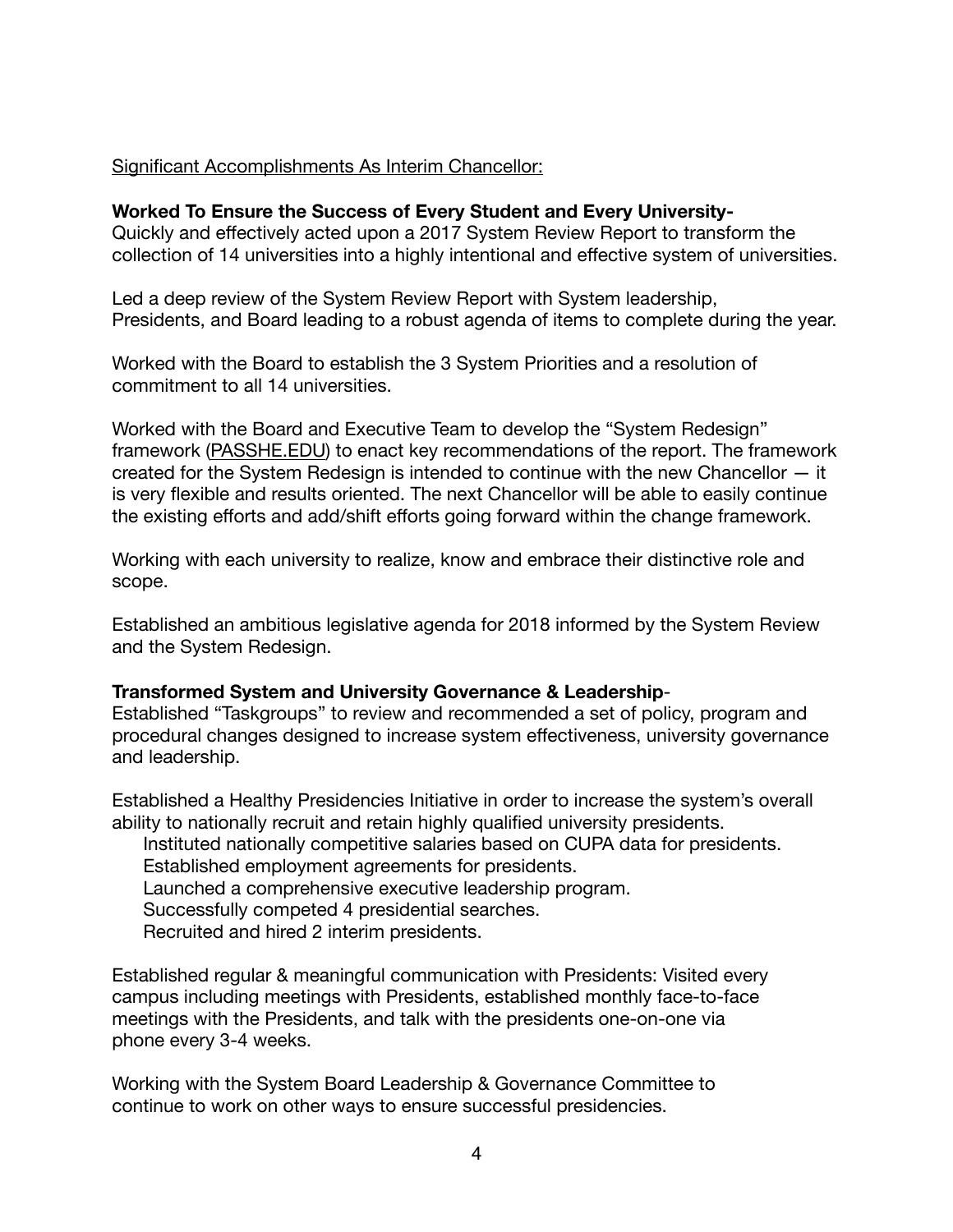Established an initiative to ensure that the system and the universities will advance a best practice approach to sexual misconduct. The initiative includes a complete review and update of policies, programs and procedures including advanced professional development regarding the System Board's, University Council's and Presidents' role and responsibilities.

Increased levels of trust between the universities and the Office of The Chancellor.

Established relationships as a trusted advisor to presidents, board members and council members.

Increased the quantity and quality of engagement with the 14 University Councils of Trustees (total 154 members) through frequent communication both in person and via a variety of mediums.

# **Systemically Advanced Student Enrollment** -

Strategically grow student enrollment throughout the system of universities. Set enrollment as the first item of discussion for all meetings with the presidents. Engaging the universities who are not meeting their strategic enrollment plan objectives to better meet enrollment targets.

# **Worked Constructively with 9 Labor Unions** -

Advance toward the constructive completion of the next iteration of labor contracts on time and within budget.

Union Leadership Relationships: Met with state-wide leaders on my first day. Continue to meet and talk with union leaders to ensure a good working relationship.

Labor Contracting: Completed a 1 year APSCUF (Faculty Union) contract as planned, and ahead of schedule.

Future Contracts: Established a planning calendar for all future contracts in order to establish a desired process that appropriately includes the Presidents, Trustees, System Leadership, ensuring the Board's authority and delivers completed contracts on time and accomplishes desired outcomes.

Labor Contract Responsibility: Reviewing national best practices in order to consider a different approach to entering into and funding labor contracts in order to improve operational stability of every university.

Launched efforts to approach future contract negotiations using interest based bargaining.

Established an interest-based bargaining approach for the next iteration of faculty labor union contracts.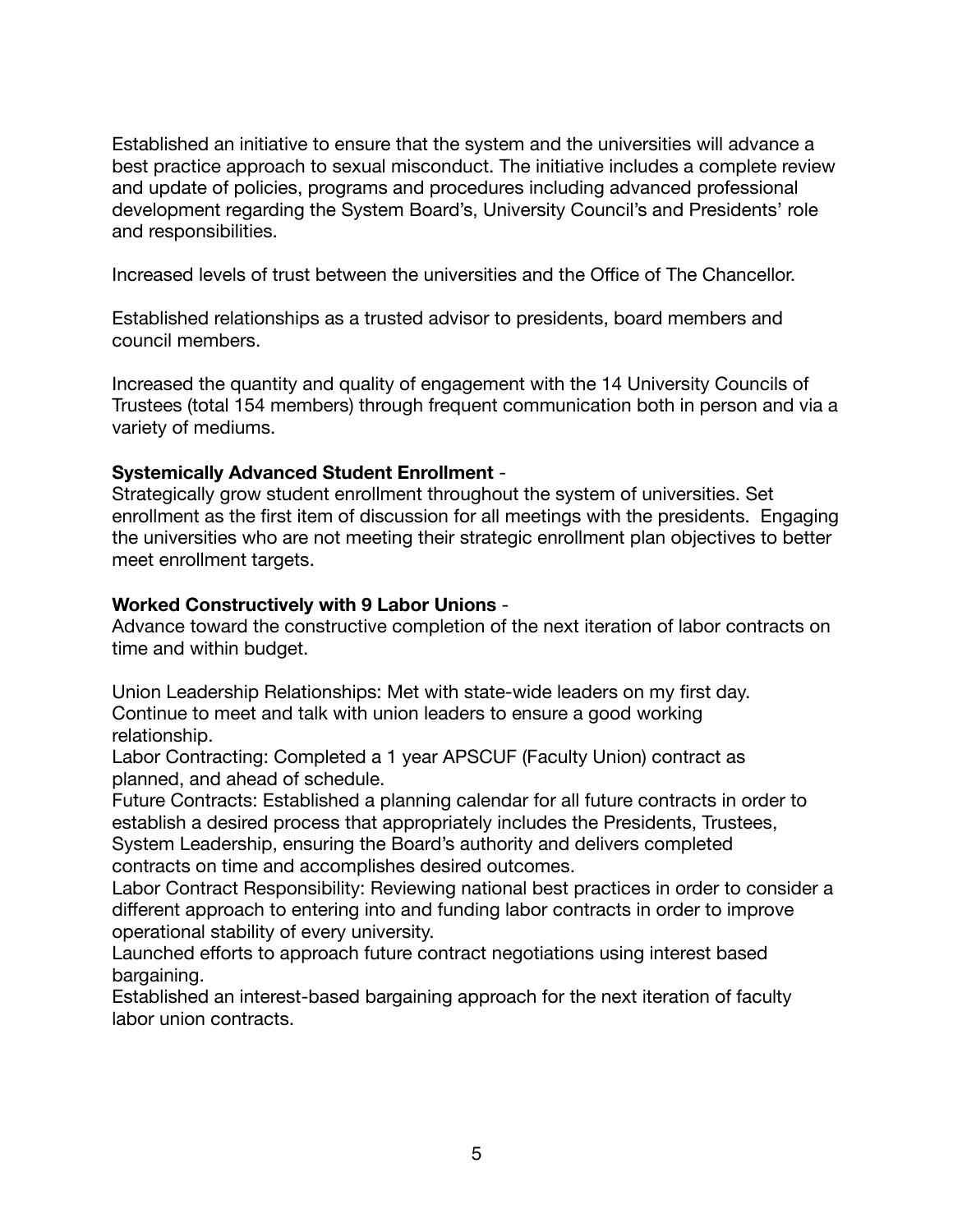# **Built Relationships Across the Commonwealth To Advance The Universities' Distinctive Missions-**

Across a broad set of constituencies, build/Increase trusting relationships with role clarity and accountability.

University Relationships: Visited all 14 universities within the first 30 days. Plan another 14 university tour in the spring to advance our advocacy and redesign efforts. Talked with Presidents, other leadership, faculty, staff, students, alumni, civic and business leaders and the local press.

Legislative Relationships: Meeting with Senators and Representatives when they are in Harrisburg to discuss system priorities, university strengths, system redesign, mission, anticipated future proposed legislation and value to the Commonwealth.

Gubernatorial Relationships: Meet with the Governor and with members of the Governor's staff to ensure quality communication and alignment of mutual interests/ goals. 

Presented the System's budget to the legislature for 2018-2019 funding. The budget reflects a request (with Board approval) for a \$73.1M increase in state funds over the current year of \$526.2M. Most of the increase is to fund state/Board mandated increases related to wages and compensation.

Secured a \$15M increase in state funding. Largest single increase in five years.

#### **Ensured A Successful Transition To The Next Chancellor-**

As the Interim Chancellor worked in ways to ensure that all routine duties of the system successfully continue and at the same time laid the ground work for the next era of successful system leadership and system redesign.

Regular system operations have successfully continued noting the following: No catastrophic events/scandal, no lost court cases, no lost significant grievances. Cheyney University received continued accreditation till June 2019. All other universities remained in good standing with Middle States.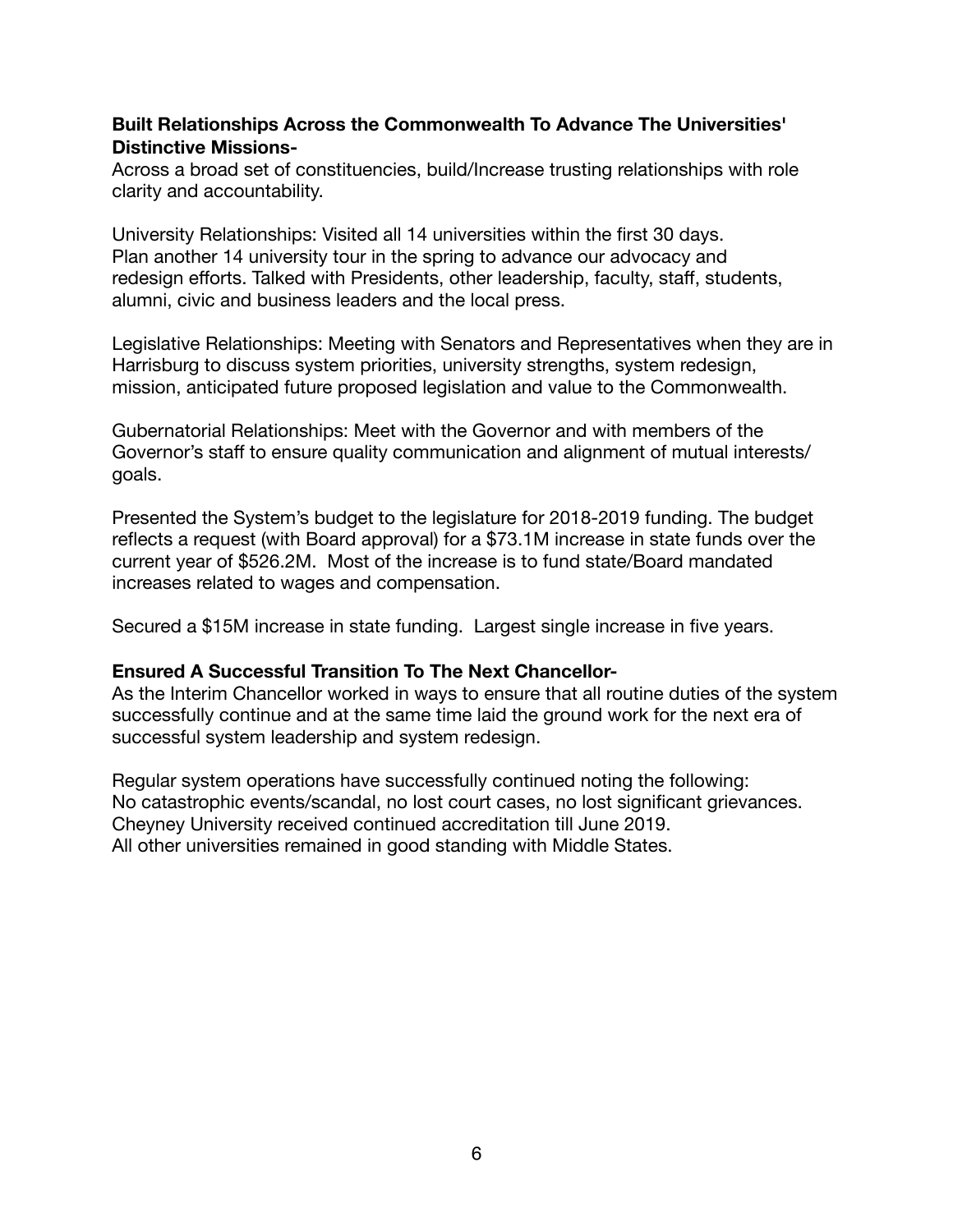# 2010 - 2017 President Clarion University Clarion, Pennsylvania

Clarion University, established in 1867, is a large masters comprehensive public university located in three sites in western Pennsylvania with an enrollment of over 5,200 students, 52,000 alumni and over 700 faculty and staff with an institutional budget of over \$100 million and an endowment of over \$35 million. Clarion University offers over 100 academic programs with a full range of credentials from Certificates, Associates, Bachelors, Masters and Doctoral Degrees in a variety of disciplines including business, health sciences, technology, information sciences and teacher preparation as well as in the arts, humanities and sciences.

Clarion University has the most professionally accredited programs of any university in the system. The university has earned a variety of rankings which reflect the strategic priorities and strengths of the university, student interests and workforce needs. Clarion has been ranked as having one of the Best Online MBA Programs (62nd) and Masters of Science in Nursing (21st) by U.S. News & World Report; Best "In State Online College" by AffordableCollegesOnline; Best Online Accounting Program (7th) by Bestcolleges; "Best Buy" rankings for the Master of Science in Library Science and the Master of Science in Rehabilitative Sciences by Geteducated; and a Military Friendly School Ranking by Victory Media.

As the university's chief executive officer, responsibilities include the administrative, educational, and fiscal operation of the university. Activities include leading a high performing leadership team that ensures the orderly operation of the university, developing/implementing instructional, research and public service programs, and establish the academic standards in accordance with the local university council of trustees, the system board of governors, and the regional accreditation agency expectations. Leadership further includes ensuring the fiscal stability of the organization by setting fees, establishing the expectations for the preparation and administration of the annual operating budget as well as ensuring the university meets expected system-wide key performance indicators. The leadership and the executive management of the university is achieved by working extensively within the university as well as across the system and the state to establish governmental, public and private partnerships that advance the success of the university.

In order to effectively execute the responsibilities of the position, the work has been strategically organized into 6 areas of effort: 1) Student success and enrollment; 2) Resource generation and stewardship; 3) Faculty, staff, trustee development and success; 4) Academic program distinctiveness and quality; 5) Equitable and diverse working/learning environments; and 6) Strong university leadership.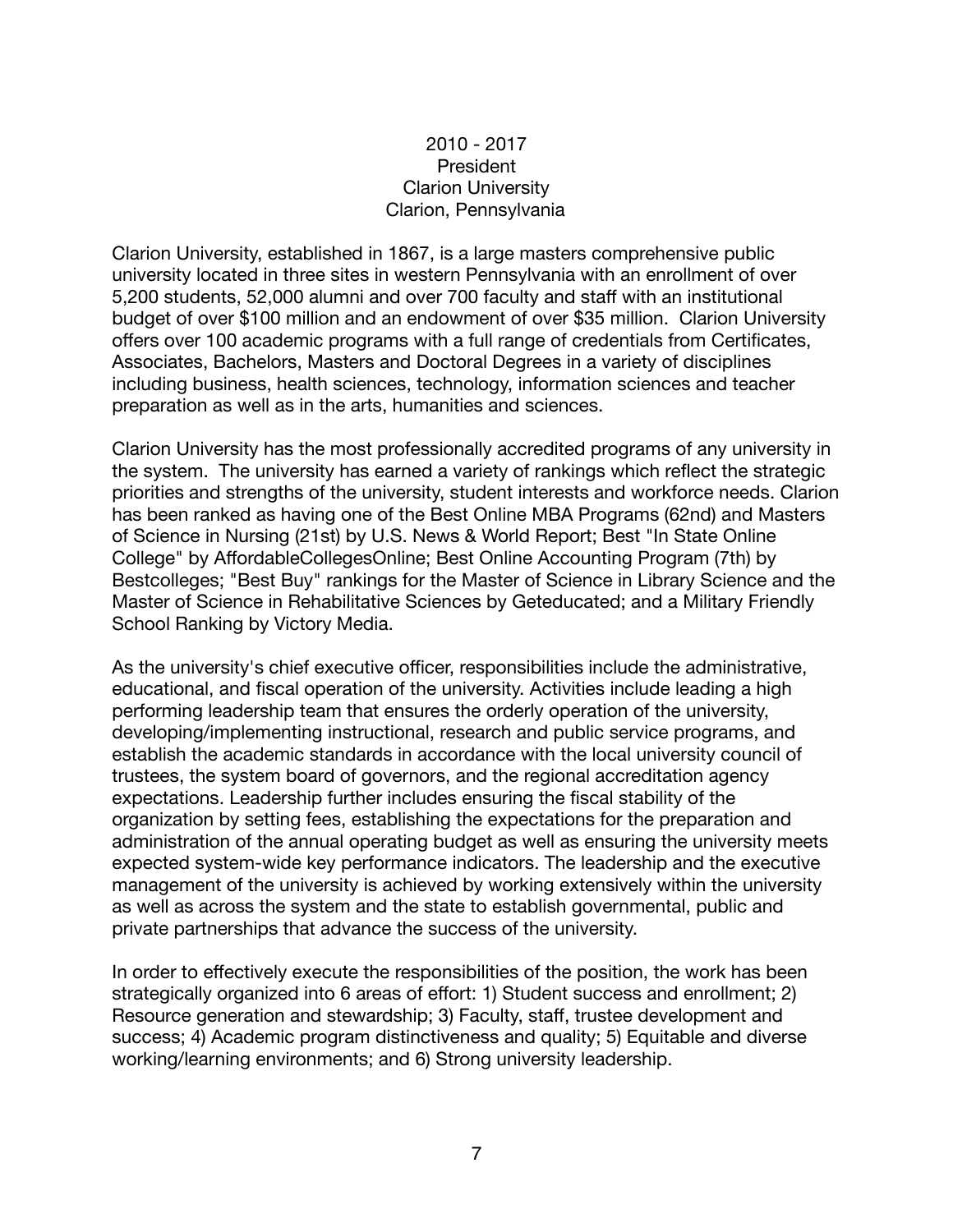To achieve the mission, vision, values and strategic goals of the university, I work collaboratively across the university community, as well as with local, regional and state-wide stakeholders. As President within a system, I also work extensively with two gubernatorial appointed governing boards, the Clarion University Council of Trustees and the Pennsylvania State System of Higher Education Board of Governors.

Significant Accomplishments At Clarion University as President: Major accomplishments are organized by the university's strategic goals as outlined in the Clarion University Strategic Directions Plan 2012-2020:

#### **Student Success & Enrollment**

Dramatically increased the number of students who reported engaging in high impact educational practices through introducing a first year seminar, student-alumni mentoring program (CUmentor Program), intrusive advising, undergraduate research, increased internships/field work, increased on-campus employment opportunities and expansion of residential learning communities.

Commissioned and supported a multi-year initiative to redesign the university's approach to student recruitment and retention in order to mitigate significant decreases in enrollment experienced by most public universities across the state. This initiative resulted in a complete redesign in recruitment, marketing, financial aid, advising, and orientation.

Increased student retention to graduation 5% in two years.

Continue to grow the percent of the enrollment of students from underrepresented populations.

Increased the ethic of care for students and a "student centered" perspective across the entire university through improved "one-stop" facilities (Becht Hall), strategic staffing, and on-going assessment of the effectiveness of efforts to achieve desired outcomes.

Led the university in ways that resulted in an increase in student enrollment in select fields of study during an unprecedented period of enrollment challenge.

Ensured the continued planning, development, design of a \$42 million inter-collegiate sport and recreation complex (Tippen Complex) designed to support intercollegiate sports, intramural sports, an aquatics program, informal sport activities and community directed activities. This complex will significantly advance competitiveness in select sports, increase pride in the campus, and continue a tradition of providing collegiate level facilities to the region.

Using a public-private partnership approach, developed a \$60 million, 700 bed new student housing with mixed use (retail and community) space benefitting students and complimenting the greater Clarion community (Suites On Main). This project has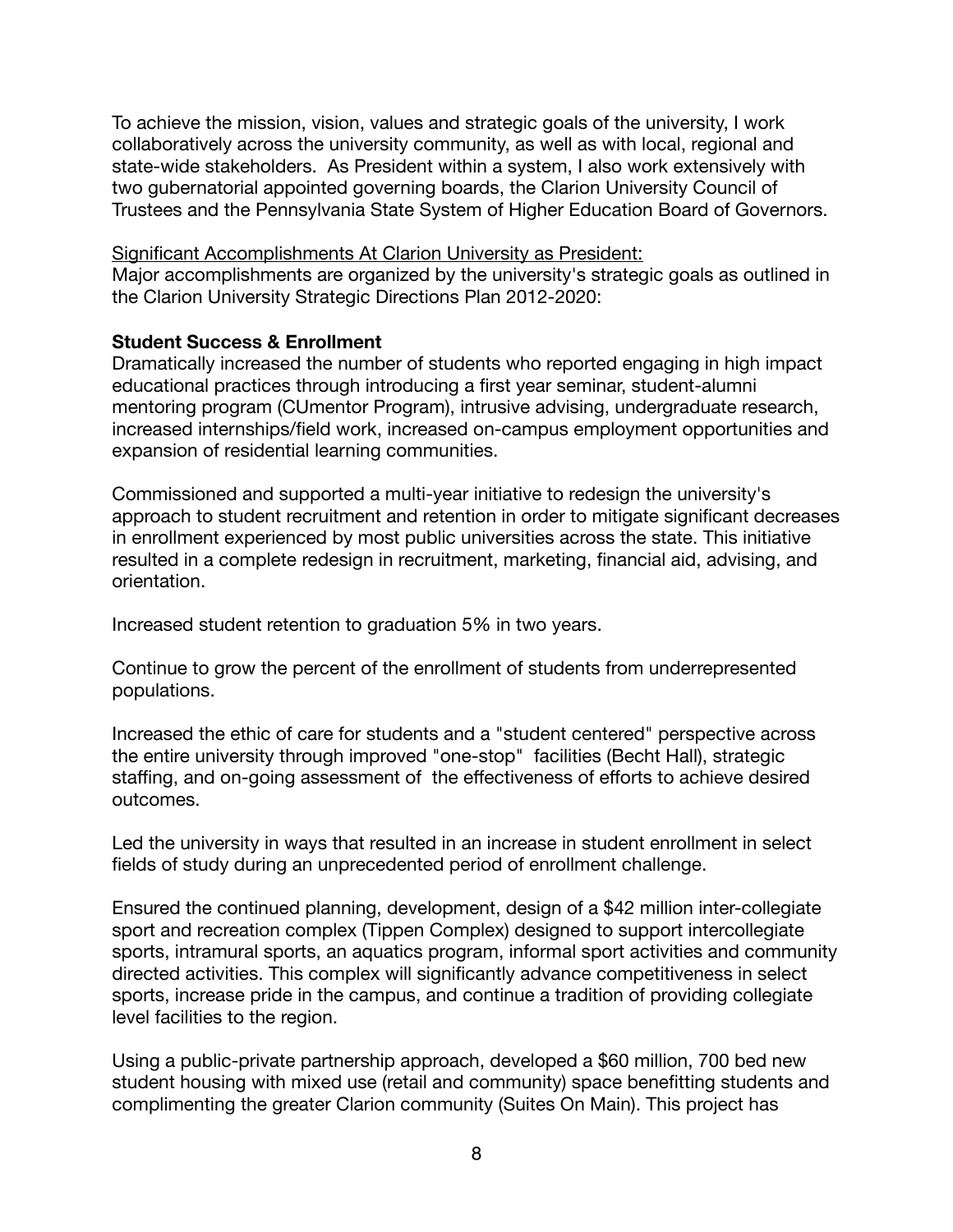significantly contributed to increased student recruitment and increased student resident satisfaction, in addition to positively contributing to Clarion's Main St. development.

#### **Resource Generation & Stewardship**

Established an innovative approach to the distribution of university funds through the use of a national model known as Responsibility Centered Management (RCM). This approach aligns budgetary authority to operational responsibilities allowing for more effective evidenced-based decision making. This approach has also increased the culture of entrepreneurialism and innovation with university operations.

Established a highly transparent and inclusive annual budget building process which fully engages employees and students.

Established a process to award funds received from system directed performance based funding to further advance the units that directly achieved the desired results.

Cultivated and expanded a variety of public-private partnerships between the university, the university's foundation, local, state, federal government, and the private and public sectors. Partnerships have resulted in such efforts as student housing, a university-community mass transit authority, the delivery of rural health services, biotech research, and community philanthropic efforts.

Advancing fundraising with a very strong and productive relationship with the foundation.

Celebrate and recognize private support in ways that builds a culture for philanthropy throughout the university.

Working to develop a complex and ambitious private-public partnership designed to responsibly commercialization riverfront university property.

#### **Faculty & Staff Development & Success**

Work regularly with seven unions both formally and informally in ways that advances the university's mission and in accord with all collective bargaining agreements.

Sponsor and support a variety of formal and informal events and programs designed to celebrate and appreciate the outstanding teaching, research, services and commitment of faculty and staff.

Annually review and approve faculty for tenure, promotion and sabbatical.

Established Professional Development Day as a day long university conference to advance the professional development interests and success of all employees (faculty & staff).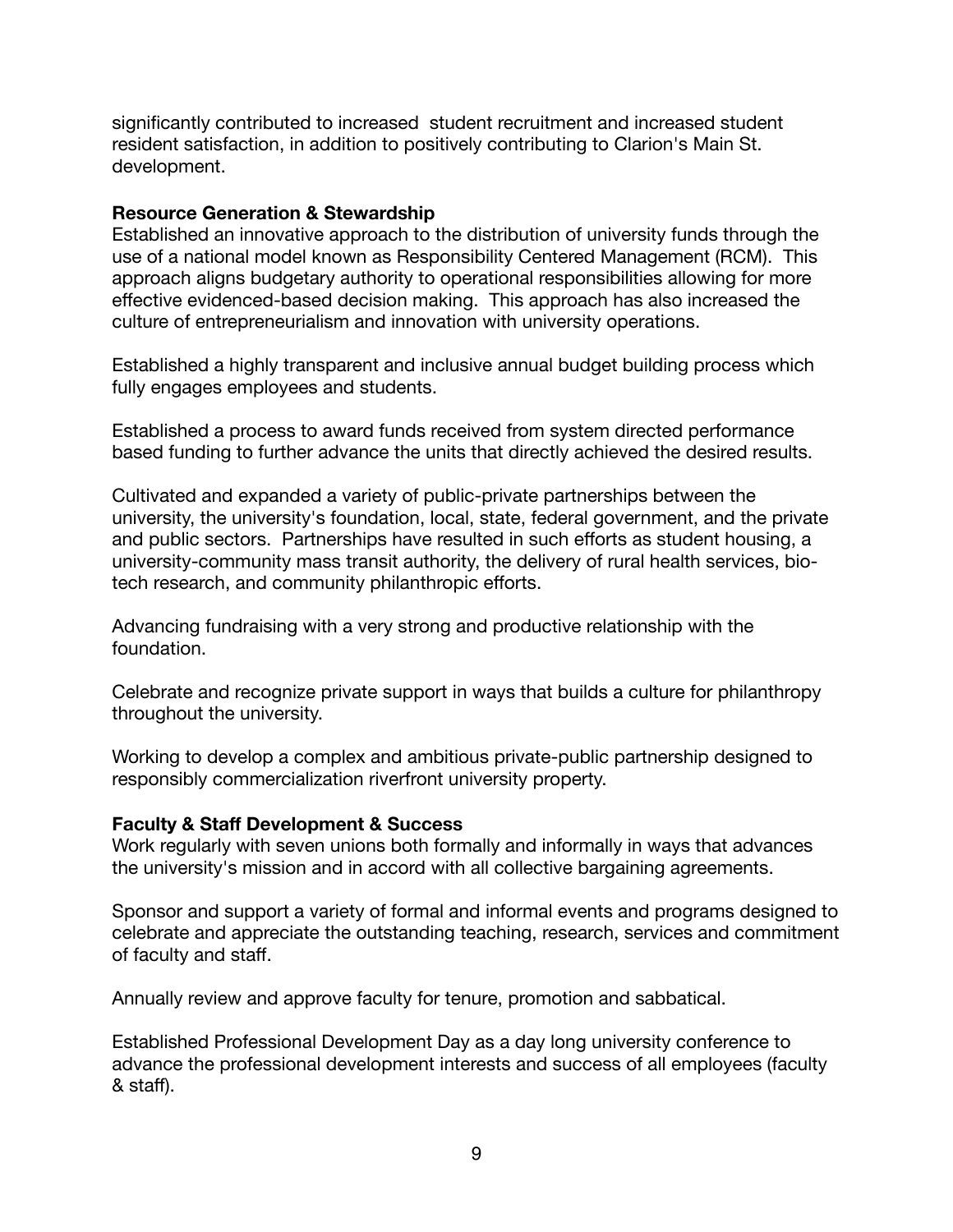#### **Academic Program Distinctiveness & Quality**

Significantly raised the regional and national reputation of Clarion University as a quality publicly engaged university based upon periodic regional marketing studies.

Diversifying the academic program portfolio to better respond to the current and anticipated interests in high demand careers and job as expressed by students, their families, the community, business, industry and the state.

Introduced the first doctoral program, Doctorate in Nursing Practice.

Launched a new college, College of Health and Human Services.

Streamlined the process of creating, developing and launching new academic programs, resulting in the launching of 10 new academic programs within 5 years in the health professions, business, criminal justice and technology. Currently 5 new academic programs are planned to be launched by 2019. Increased the number of courses that include volunteerism, community service, and service learning activities.

Conduct an annual outreach effort called "The Road Scholars Tour" where the Monday after Spring commencement the President, the Provost and a dean with key faculty go on a 3 day tour of 3 counties and engage civic, business and industry leaders on a topic of great importance designed to increase mutual awareness and lead to curricular and co-curricular advancements. Past tour topics have included: Health Professions, Business & Industry and Teacher Education.

**Ensured Strong, Solid University Leadership, Trusteeship & Management**  Ensure that the Trustees are engaged through out the life of the university through interacting with students, faculty, staff and alumni in meaningful ways.

Established practices to ensure a regular and effective communication with all employees and students through open forums, direct email, and an "open door" policy among other efforts.

Committed to a high level of transparency regarding decision making and other key processes, including posting my own annual performance review online with my response to the review.

Constructed a variety of ways to successfully promote effective problem identification and solution building through the use of the established system of shared governance, task-forces, commissions, and working groups to best foster and encourage positive change.

Established an annual one day university conference for all faculty and staff to advance university planning, assessment, and institutional improvement.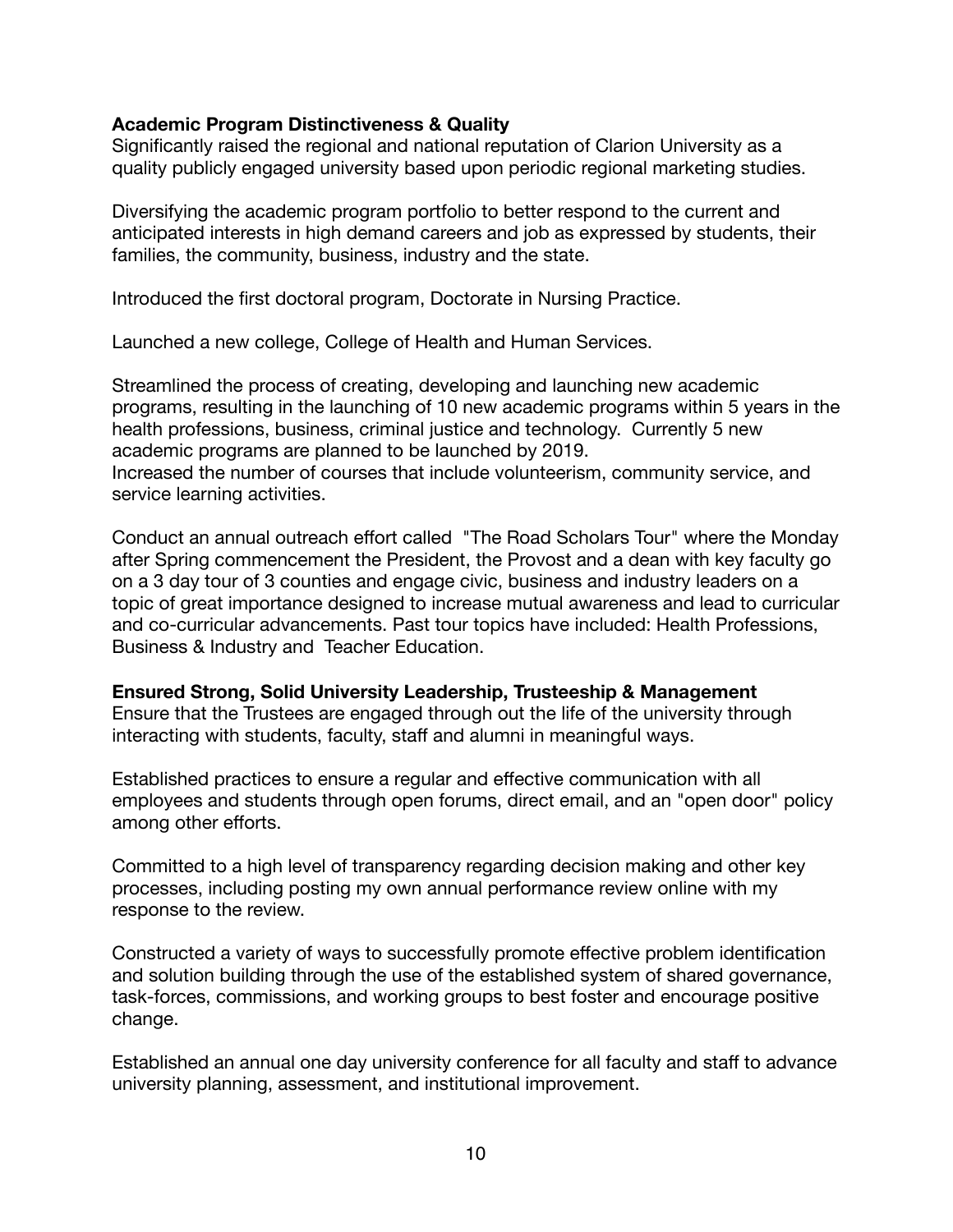Commissioned a Taskforce to Advance the University's Commitment to Environmental Sustainability, expanding upon the universities continued academic, operational and community environmentally sustainable efforts.

Organize my time to consistently achieve a high degree of visibility and accessibility with students, faculty, staff, alumni and members of the surrounding communities. Annually lead, attend, host and/or sponsor over 550 events, programs or meetings.

Developed authentic and mutually beneficial working relationships with local, state and federal legislators to advance the mission and vision of a public university. Regularly meet with elected officials in their home offices and at the state capital in order to personally convey the value and importance of the university to the state.

Enacted and designed a successful comprehensive strategic planning process which resulted in a a set of documents as Clarion University Strategic Directions 2012-2017: <http://www.clarion.edu/about-clarion/leadership/initiatives/pai/strategicdirections.html> Further developed institutional relationships with other institutions of higher learning including Butler County Community College, Allegheny Health Network, Penn State DuBois, Beaver County Community College, and the Community College of Allegheny County well as various regional technical institutions. In addition, I currently serve on the board member of the Rural Regional College, a new emerging community college located in rural northwest Pennsylvania.

Achieved a successful reorganization of the university through an extensive and involved process that resulted in streamlining administrative processes including reducing the number of departments and colleges to better align to the university's priorities.

Lead the executive team to implement the recommendations of the university's Middle States Self-Study and the Middle States Commission on Higher Education evaluators.

Established a data driven approach to determine the extent that every unit at the university contributes to student enrollment, student graduation, and meets the expectations established by system directed performance based funding.

Recruit and support a highly effective university leadership team of Vice Presidents, Deans, Directors and Department Chairs.

#### **Created Equitable and Diverse Environments**

Commissioned and actively supports the University's first Diversity Strategic Plan.

As President, convey a clear consistent commitment to the university's values of equity, diversity and inclusion through presidential speeches, writings, and direct action.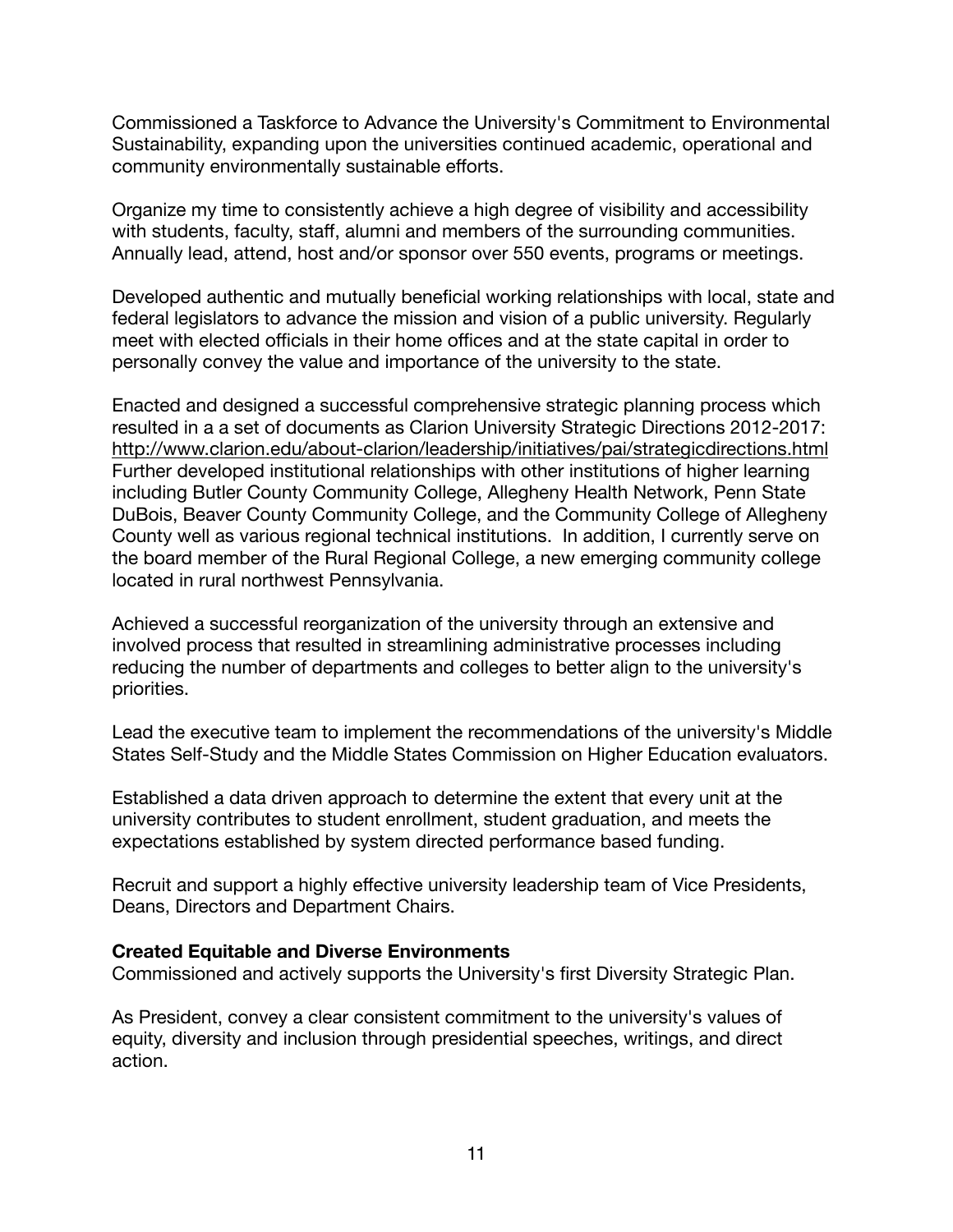Fostering an affirming and inclusive campus climate through best practice policies and programed services.

Ensure that the university swiftly and thoroughly responds to all allegations of harassing/discriminating misconduct through a best practice approach of investigation, engagement and accountability.

Actively engages with a group of Presidential Commissions which are designed to advise the president in addition to possessing the budgetary and programmatic authority to advance the University's Diversity Strategic Plan.

Ensure that the university continues to increasingly recruit and retain a diverse student body.

Work strategically with faculty and staff groups in collaboration with the Provost and Vice Presidents to recruit and retain a diverse workforce.

Encourage research and scholarship reflecting an appreciation of cultural and social differences through targeted grants.

Encourage the development of curriculum and pedagogy that supports and encourages cultural and global competency through grants and professional development activities.

Increased the gender and racial diversity of individuals who hold positions of leadership.

#### **Expanded The University's Engagement With Alumni & Society**

Co-sponsored with local government the Blueprint Communities Initiative, a community-university economic develop effort designed to re-energize the business district of Clarion, PA.

Established a series of efforts designed to increase student and alumni pride in the university.

Increased the staff and program breadth of the Office of Alumni Engagement.

Regularly articulate Clarion University's vision of affordable access to quality higher education as a public good and community asset.

Regularly explore, support and enable strategic partnerships and collaborations with other higher education institutions, P-12 schools, private sector entities, governmental agencies, and communities to strengthen the mission of a university.

In collaboration with the University Foundation establish a community foundation dedicated to the advancement of the greater Clarion, Pennsylvania community.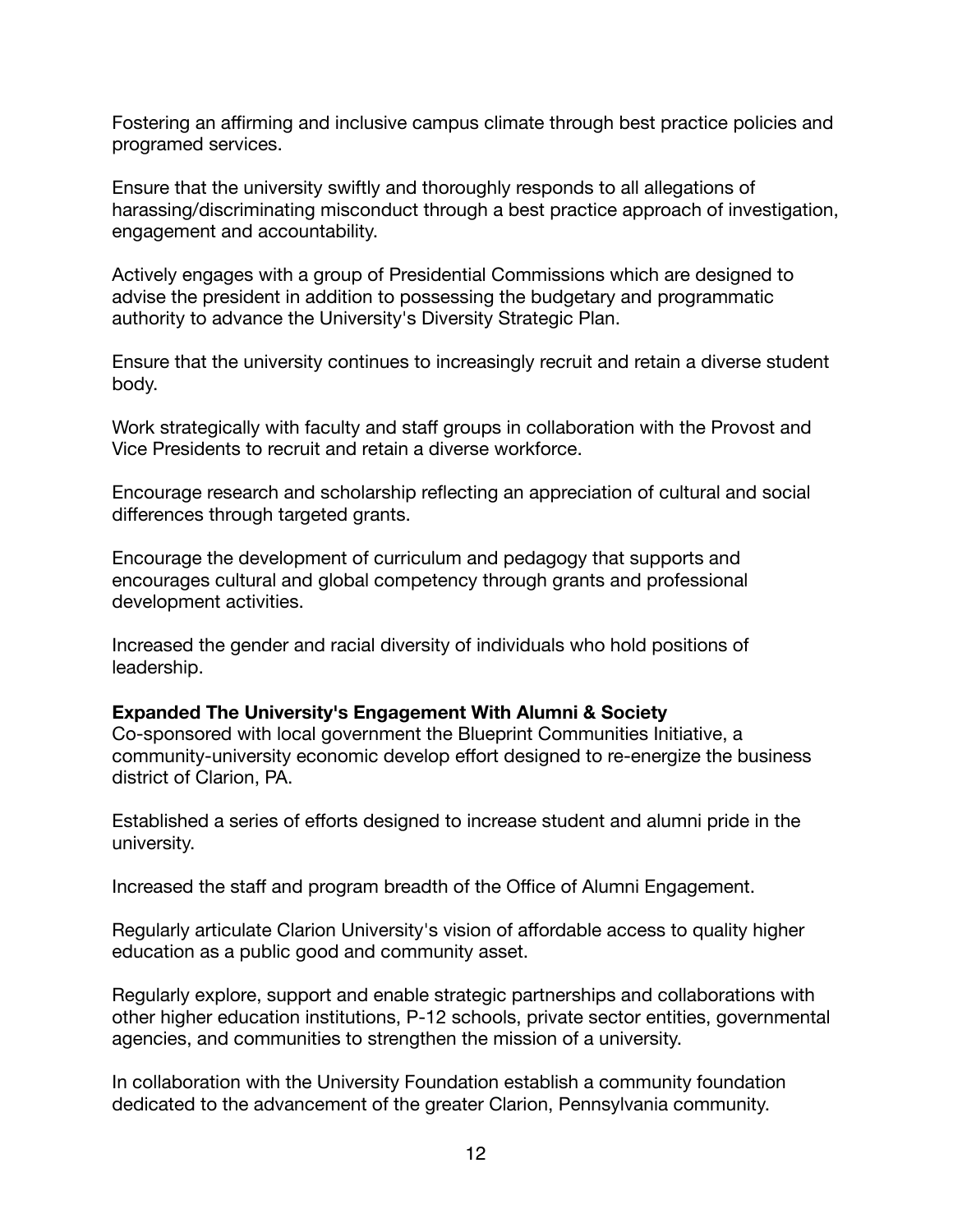The development of Tippin Complex as a regional venue for sport, arts, and entertainment.

Encouraged university faculty and staff to take an active role in the civic life of the community.

# 1999- 2010

# *Indiana University Purdue University Indianapolis (IUPUI)*

IUPUI is a public research metropolitan university established in 1969 with a current enrollment of over 30,000 students and an institutional operating budget of over \$1.3 billion. IUPUI is ranked in the top 200 of "National Universities", ranked 7th as an "up and coming school" by U.S. News & World Report.

| 2007-2010   | Vice Chancellor For Student Life &             |
|-------------|------------------------------------------------|
|             | Dean of Students                               |
| 1999 - 2007 | Vice Chancellor For Student Life & Diversity & |
|             | Dean of Students                               |

*From 1999-2007 served as Vice Chancellor For Student Life & Diversity & Dean of Students. In 2007 The University Established A Separate Division Dedicated To Advancing Diversity.*

Significant Administrative Accomplishments At IUPUI As Vice Chancellor & Dean of Students:

As Vice Chancellor & Dean of Students I was directly responsible for 12 departments with a total annual operating budget of over \$12 million. The departments comprising the Division of Student Life included: Counseling & Psychological Services, Dean of Students, Housing & Residence Life, Student Health Services, Student Rights, Responsibilities & Conduct, Campus & Community Life, Campus Center, Recreational Sports & Intramurals, and Student Life & Global Engagement. Major Division initiatives include; 1) The strategic growth and development of services, programs and facilities resulting in increased student engagement; 2) The financing, design, construction and management of strategic student efforts such as student housing and student health and fitness; and 3) The development of a student centered culture throughout the campus. Worked collaboratively across the university community to advance the university's vision and mission with areas of responsibility including institutional strategic finance and planning, policy development, and budget oversight. Advanced a broad university culture of inclusion and social justice through university planning, assessment, policies, practices and programs in order to achieve strategic diversity outcomes.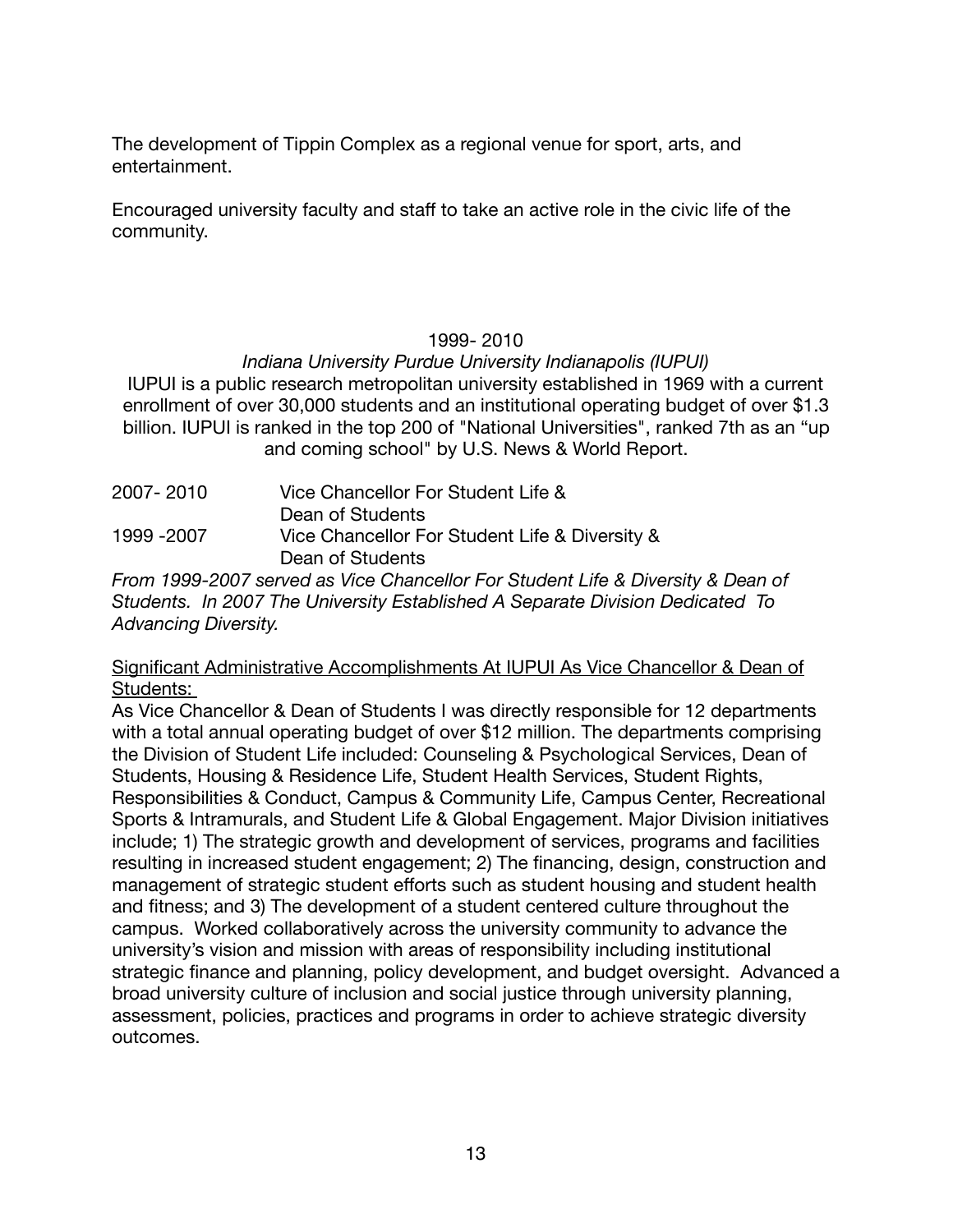As A Campus Executive:

Partnered and collaborated with community organizations and civic leaders in order to advance mutual interests. Mutual interests include, quality residential and retail needs, cultural/entertainment events, and support of vulnerable populations.

Established a culture of philanthropy with the Division by working closely with the system foundation; providing a support infrastructure; increasing professional development of leadership staff; and developing a private funding strategic plan designed to increase individual, corporate and foundation giving.

Worked collaboratively with the Alumni Association in order to ensure a seamless donor cultivation and development of students as they become alumni. Provided leadership for two capital campaigns. One campaign's goal is to fund programs and related to the student center and has raised over \$1.3 million in donor support. A second project, The Ball Gardens Project, is a campaign to fund the renovation and maintenance of a campus historic garden and has raising \$4.5 million.

Led the Division to complete two Division Strategic Plans. The first plan guided the efforts of the Division from 2001-2007 and the second plan guides the Division from 2007-2012.

Instituted a new management model in 2008 to increase leadership productivity and satisfaction based on the "Five Dysfunctions of A Team Model" by Patrick Lencioni.

Institutional Accreditation: I have regularly served as a Consultant-Evaluator for the North Central Association of the Higher Learning Commission. I have served on accreditation teams for schools in Arkansas, Michigan, Missouri and Ohio.

Regularly prepared policy recommendations and presented information to the Trustees of Indiana University.

Government Relations: Provide consultation and advice on state and federal legislation related to my areas of expertise.

#### As The Chief Diversity Officer:

Led the planning, development and expansion of the university's commitment to diversity through campus-wide programs and policies designed to improve the campus climate for diverse populations of students, faculty, and staff.

Co-Chaired with the Chancellor the Chancellor's Diversity Cabinet, a university wide steering group.

Coordinated specific projects and initiatives including the strategic planning and assessment of efforts related to diversity.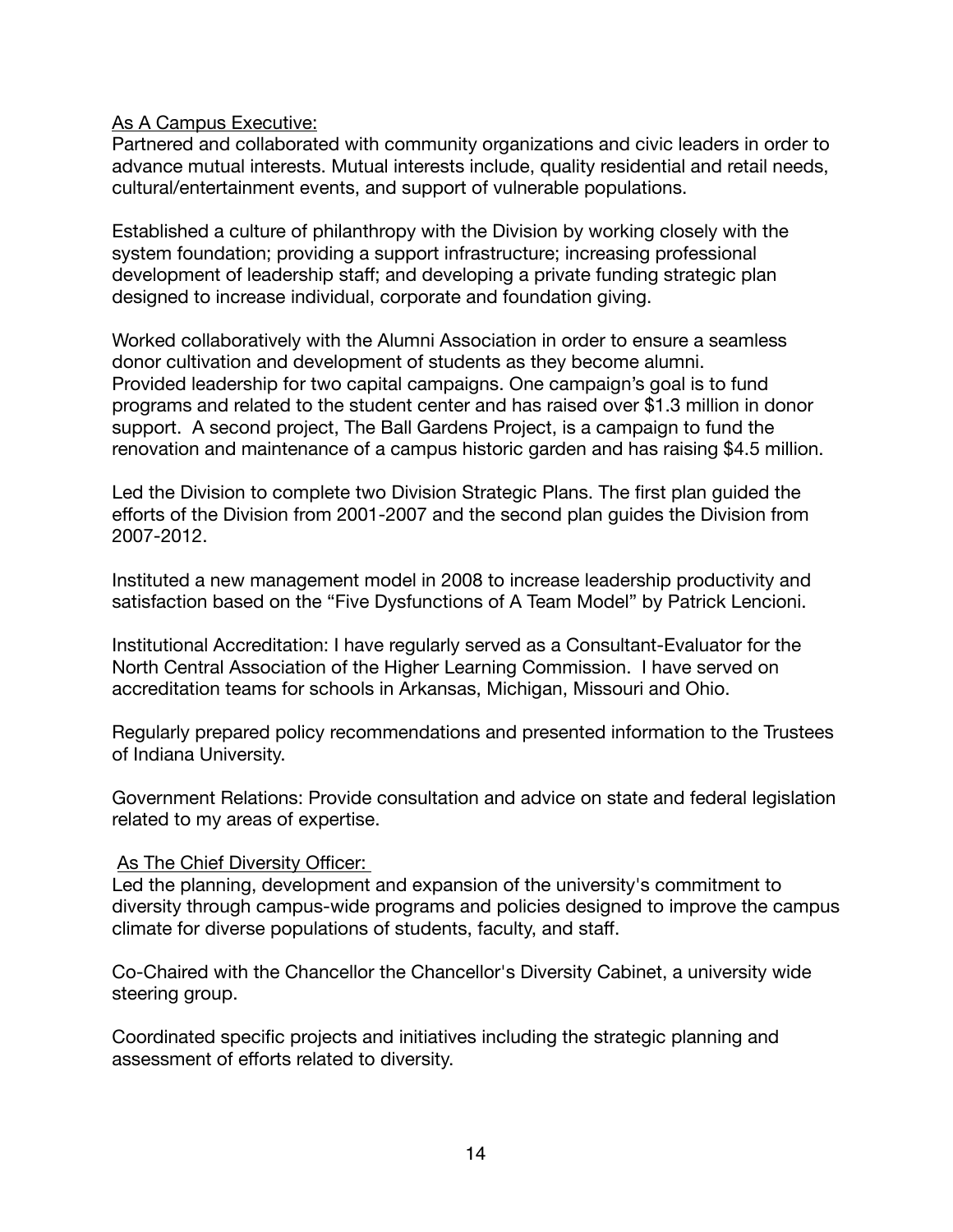Lead the university and the system to adopt Domestic Partner Benefits for same-sex couples.

Coordinated and ensured the successful implementation of several university wide efforts including The Taylor Excellence In Diversity Award, the University's first website dedicated to Diversity ([www.diversity.iupui.edu](http://www.diversity.iupui.edu) ), as well as an annual University Conference on Diversity.

Implemented institutional planning, action, evaluation and improvement to achieved desired diversity outcomes.

Represented the university on matters of diversity, inclusion, and equity.

System liaison between the university and the Indiana University system.

Ensured that policies, procedures, practices, programs and services were in place to increase the retention and graduation of historically underrepresented students.

#### As The Chief Student Affairs Officer:

Provided leadership to improve the quality of student life on campus with an emphasis on student health and fitness thorough the enhancement of services, programs and facilities.

Served as a member of the leadership team that leads groups of students, faculty, staff, and community stakeholders on a cultural and language immersion program in Mexico.

Led a campus-wide effort to finance, design, construct and manage a \$56 million student center. This project significantly enhanced student community, student leadership, and student diversity through improved services and programs. The Center provides extensive retail services such as food service, banking, postal and bookstore services. The Center will also support student leadership through the expansion of the offices of student centered programs and services. The project is approximately 170,000 assignable square feet which opened Spring 2008.

Led the project to finance, design, construct and manage campus housing over three phases to meet the housing needs of up to 10% (3,000 bed spaces) of the student population. Phase I was a \$40 million, 770 bed apartment community that opened in 2003. Lead a Phase II project through project development.

Developed a Residential Learning Community Initiative that connects academic programs to residence life through a partnership of programs and policies that coordinates housing assignments, social, developmental and educational programs to targeted content areas.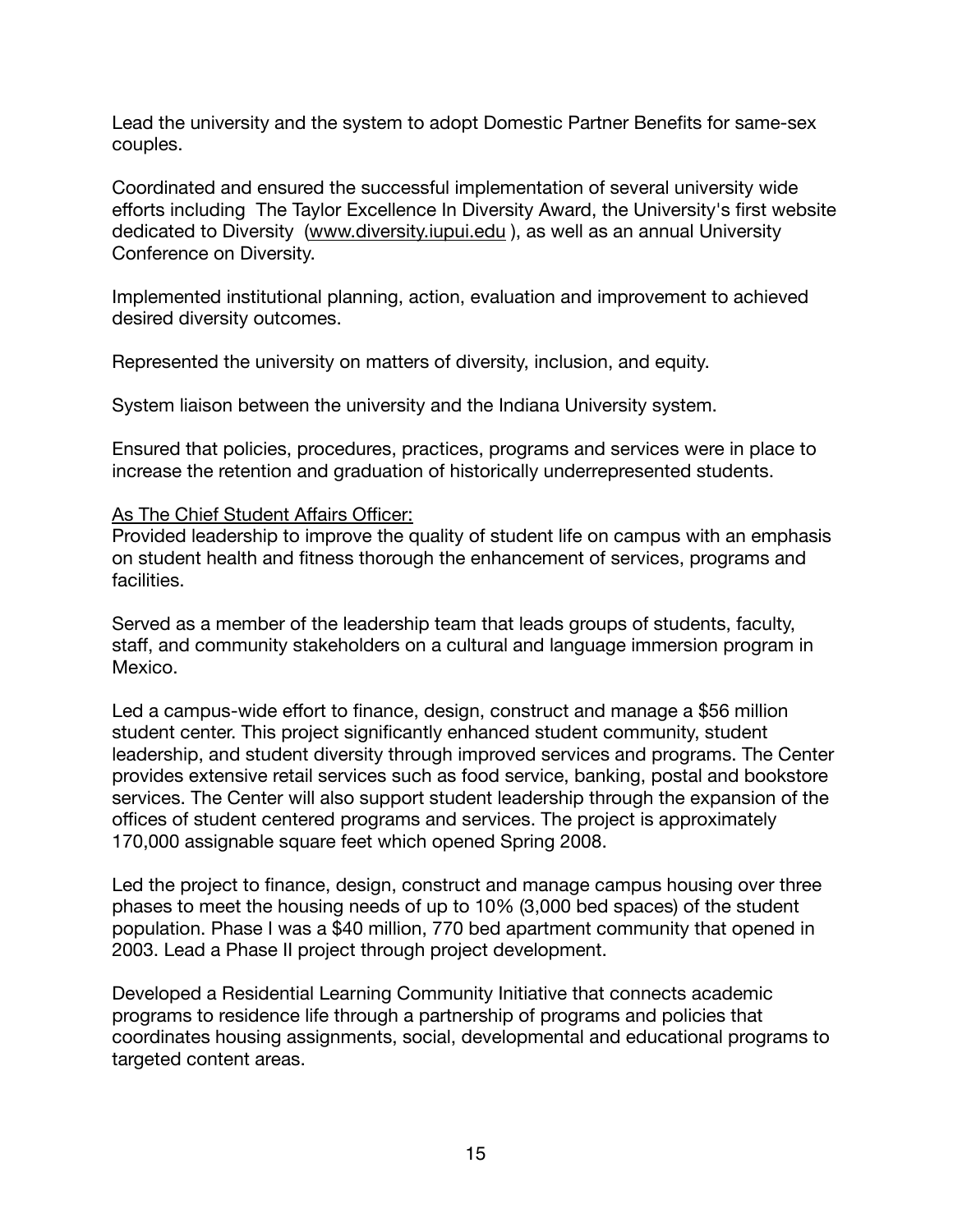Reorganized and expanded the Division through the use of focus groups, audits and program reviews.

Increased the visibility and effectiveness of student life programs that support specific populations such as students who are: women, gay/lesbian, African American, Hispanic American, disabled, first generation, and returning students.

Reorganized the Dean of Students responsibilities to increase effectiveness in meeting the increased demands of the growing student population while ensuring the students' rights to advocacy and due process.

Developed a scholastic dishonesty program that was designed to improve working relationships between faculty and the Office of the Dean of Students.

Developed a Student Advocate service designed to assist students in resolving conflicts and problems regarding on campus and off campus issues that challenge their success as students.

#### 1987 - 1999

#### *The University of Texas at San Antonio (UTSA)*

UTSA is an Hispanic Serving Institution (HSI) university established in 1969 with a current enrollment of over 26,000 students located on three campuses throughout metropolitan San Antonio with a \$1.1 billion annual operating budget.

| 1997-1999 | Associate Vice President for Student Life |  |
|-----------|-------------------------------------------|--|
|           |                                           |  |

- 1990-1997 Assistant Vice President for Student Life
- 1987-1990 Director of Residence Life

#### Significant Administrative Accomplishments at UTSA As Associate Vice President For Student Life:

As Associate Vice President For Student Life I was directly responsible for the following departments/programs: Student Judicial Affairs, University Center, Student Activities, Student Housing, Multicultural Programs, Upward Bound, Counseling Services, Health Services, Disability Services, and Wellness & Recreation, totaling over 150 full and part time staff with operating budgets in excess of \$8 million. Other areas of responsibility included institutional strategic planning, policy development, and budget oversight in order to implement and coordinate a myriad of services and programs on two campuses in close collaboration with academic and business affairs.

Developed financing, and completed the design of two facilities that house child care, health care, and wellness and recreation programs serving UTSA students, faculty and staff. The project is over 90,000 square feet and \$14.1million. Project opened Spring 2003.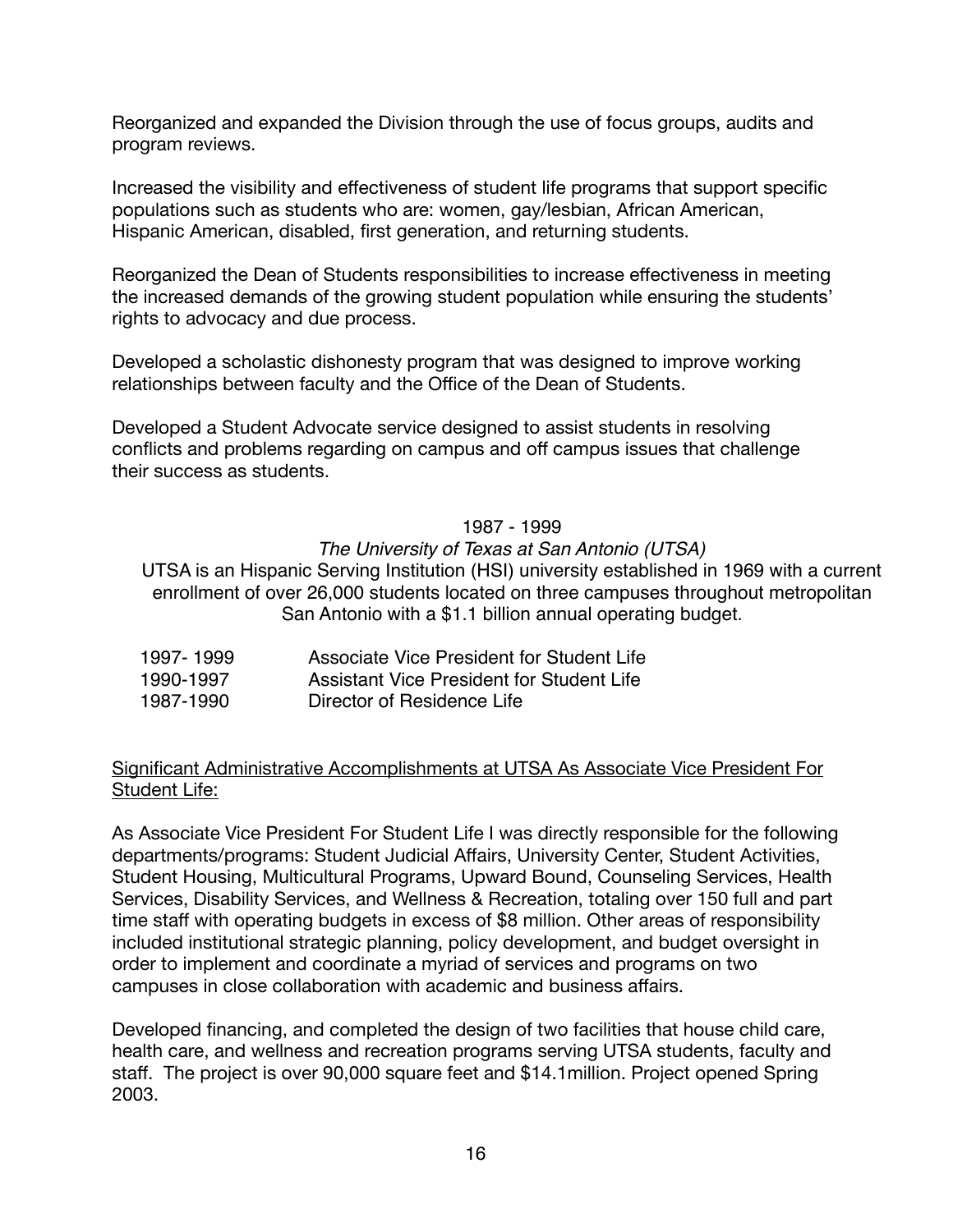Coordinated the start up of all student affairs services and programs (including enrollment management and student life units) that were distributed to a second campus site located approximately 20 miles away from the main campus. Participated in the \$60 million design development and construction of all phases of the new campus involving 500,000 sq. feet of buildings and extensive site development. I working with a variety of municipal agencies –city planning, transportation, police, fire and metropolitan transit in order to ensure an effective opening of the campus. I worked closely with community organizations such as business associations, civic organizations, social service and church organizations.

Learning Centered Community Initiative – Member of the planning committee for the campus thematic study component of the Southern Association of Colleges (SACS) institutional accreditation.

Led the design, development, financing, and management of 660 unit on-campus apartments, housing approximately 1,500 students, faculty and staff within a three year period utilizing an innovative ground-lease partnership with a private housing partner. While under my leadership campus housing operated at 99% occupancy with a positive net cash flow to the university.

Reorganization and expansion of the University Center and Student Activities Departments.

University Center Facility expansion - led the effort in planning and development of a \$13.2 million, 97,000 sq. ft. expansion to the existing University Center opened Fall 1996.

Created the Office of New Student Programs, including the establishment of a mandatory Orientation program for first semester freshmen and a residential freshmen leadership camp.

Increased the visibility and effectiveness of student affairs programs that support specific populations such as students who are: women, gay/lesbian, African American, Mexican

American, disabled, parents, and returning students.

Reorganized the Student Judicial System to increase effectiveness in meeting the increased demands of the growing student population while ensuring the student's right to advocacy and due process by establishing the Student Judicial Affairs Program.

Developed a new scholastic dishonesty program, which improved the working relationship between faculty and Student Judicial Affairs.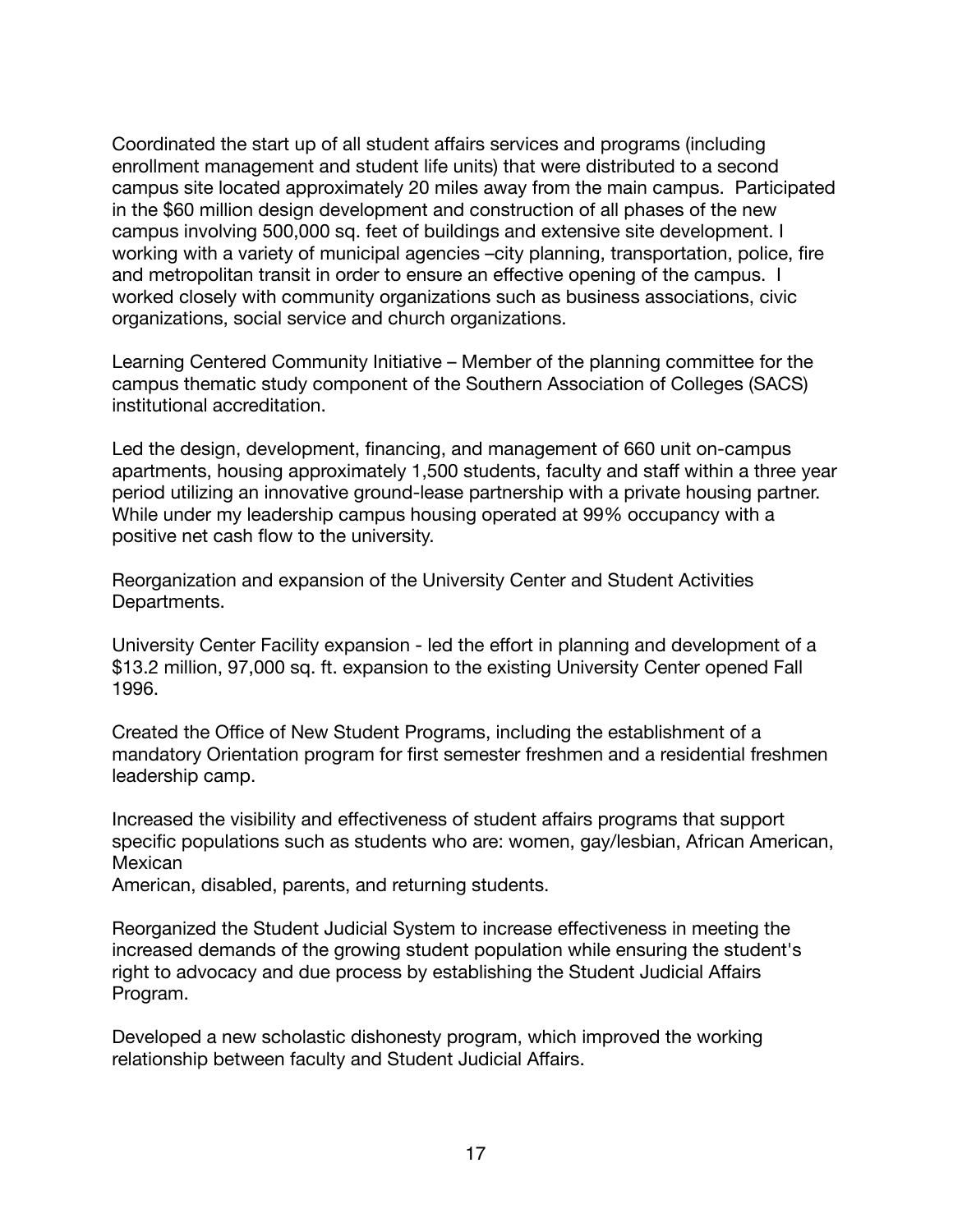Reorganized the Student Service Fee allocation process to better comply with legislative guidelines and create a positive budget decision making process involving students, faculty and staff.

Established Student Housing Services to assist students with on and off campus housing needs including apartment, consumer and roommate referral information.

Authored planning report on campus signage and illumination.

Authored the 1991 and 1995 strategic planning reports for the Student Affairs Division.

#### 1980 – 1987

#### *The University of Houston (UH)*

UH is a research university established in 1927 with an enrollment of approximately 42,000 located on multiple sites throughout metropolitan Houston, Texas with an annual operating budget of over \$1.49 billion. The U.S. News & World Report ranks UH No.194 in its National University Rankings and No. 103 among top public universities.

| 1984-1987 | Area Coordinator, Department of Residence Life            |
|-----------|-----------------------------------------------------------|
| 1984      | Assistant Area Coordinator, Department of Residence Life, |
| 1983-1984 | Hall Director, Department of Residence Life               |
| 1981-1983 | Activity Advisor, Department of Residence Life            |

1980-1983 **Assistant Night & Weekend Manager, University Center** 

Teaching Experience:

| 2006-2010 | Indiana University School of Education                             |
|-----------|--------------------------------------------------------------------|
|           | <b>Adjunct Assistant Professor</b>                                 |
|           | Courses taught include:                                            |
|           | Legal Issues In Higher Education,                                  |
|           | Introduction to Higher Education Administration                    |
|           | Finance & Budgeting in Higher Education                            |
| 2001-2006 | Indiana University School of Education                             |
|           | Instructor                                                         |
| 1990-1999 | The University of Texas at San Antonio - Coordinate                |
|           | Graduate/Undergraduate Internships between Student Affairs         |
|           | Division and various academic units                                |
| 1992-1996 | The University of Texas at San Antonio                             |
|           | Established and taught, EDP 1702 College Freshmen Success          |
|           | Seminar                                                            |
| 1984-1986 | University of Houston - Instructor, Resident Assistant Development |
|           | Course                                                             |
|           |                                                                    |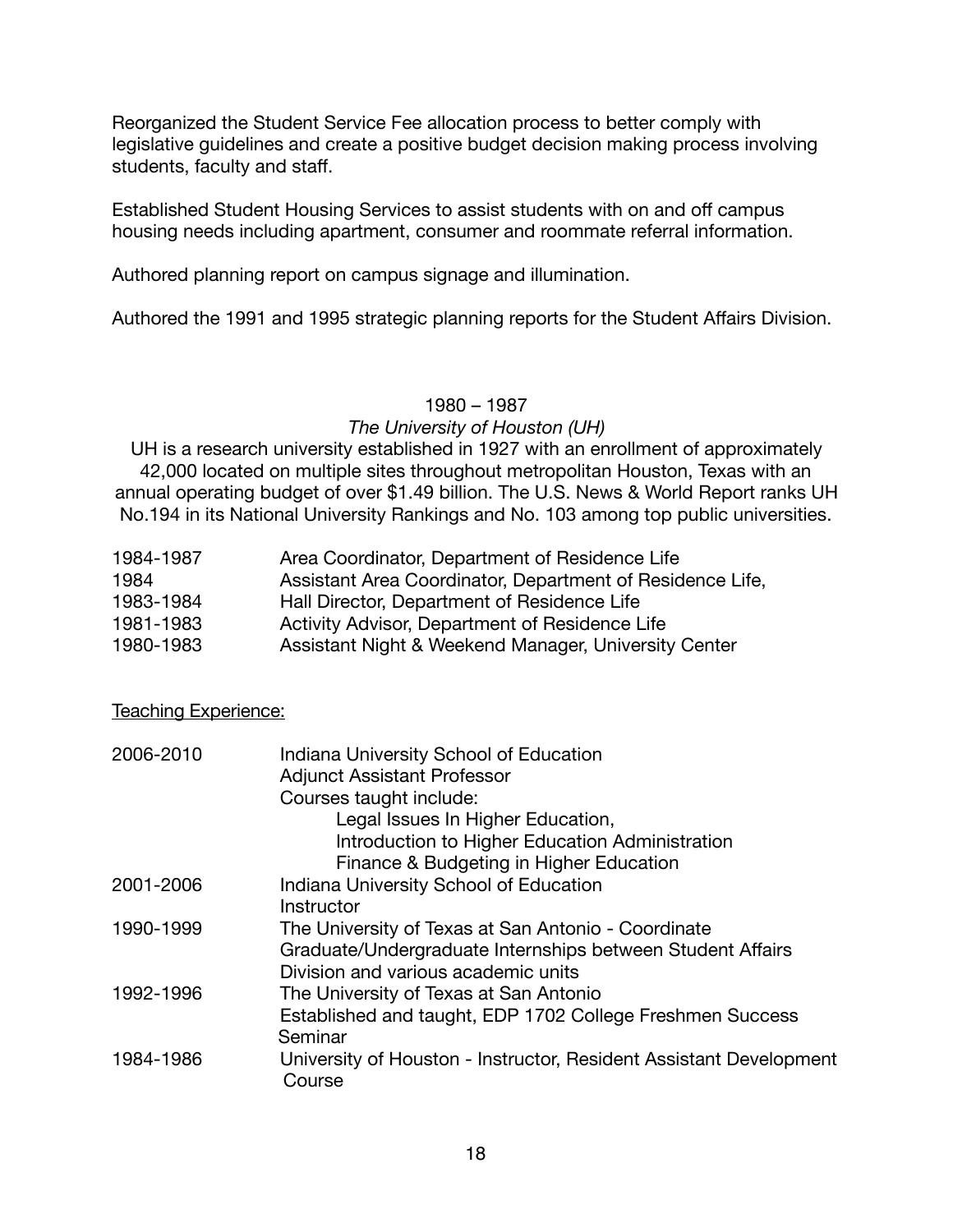## Scholarship & Writing:

*Research and writing for both academic, popular and practitioner audiences on a variety of topics such as: Executive Leadership; Institutional Transformation; Public Higher Education Systems; Executive Decision-Making; The Role of Public Higher Education In American Society; Campus Development and Master Planning; Privatization of Services and Programs; Legal Issues in Higher Education; Crisis Preparation, Response & Recovery; Fundraising To Support Institutional Priorities; Student Development; Student Diversity; Women Leadership In Higher Education; LGBTQ Leadership In Higher Education; and Shared Governance.* 

# *Selected Peer, Professionally Reviewed & Invited Writings Include:*

Whitney, K.M. (Under Development- 2020/2021). Three Threats To College Presidential Leadership.

Apple, P.L., & Whitney, K.M. (2020/2021 Under Contract). LGBTQ college presidential couples: Choosing the best presidency for both of you. In Raymond E. Crossman (Ed.), *LGBTQ leadership in higher education*. Baltimore, MD: Johns Hopkins Press.

Whitney, K.M. (2020, March). *Unfinished Business: What remains to be done with respect to women & leadership*. Essay in Cavanaugh, Christine. (ed.) Special Issue: Women's Leadership in Higher Education. Journal of Higher Education Management, American Association of University Administrators (AAUA).

Sanaghan, P., Titus, S., Whitney, K. (2019). From Presidential Transition to Integration: Strategies to Avoid Early Derailment. Academic Impressions. ISBN: 978-1-948658-13-3.p.217.

Whitney, Karen. (2019, September) *Ensuring The Success of Our Campus Presidents/ Chancellors Through Comprehensive Performance Reviews. National Association of System Heads (NASH).* NASH Newsletter. Retrieved from: [http://nashonline.org/wp](http://nashonline.org/wp-)content/uploads/2019/09/NASH-Newsletter-September-2019.pdf

Patrick Sanaghan, Steve Titus, Karen Whitney. (2019, June) *Why So Many Abrupt Exits for University Presidents? And How Can We Prevent Them?. Academic Impressions.*  Retrieved from: [https://www.academicimpressions.com/blog/preventing-university](https://www.academicimpressions.com/blog/preventing-university-president-abrupt-exits/)[president-abrupt-exits/](https://www.academicimpressions.com/blog/preventing-university-president-abrupt-exits/)

Whitney, K,, Weinstock, B., Hey, J., Halmai, T., Lask T., Seigle, S., Hubbell, E., Mrig, A., (2019) *What Every Higher Ed Leader Needs to Know About Supporting Women in Leadership.* Academic Impressions. Retrieved from: https:// www.academicimpressions.com/blog/higher-education-supporting-women-leadership/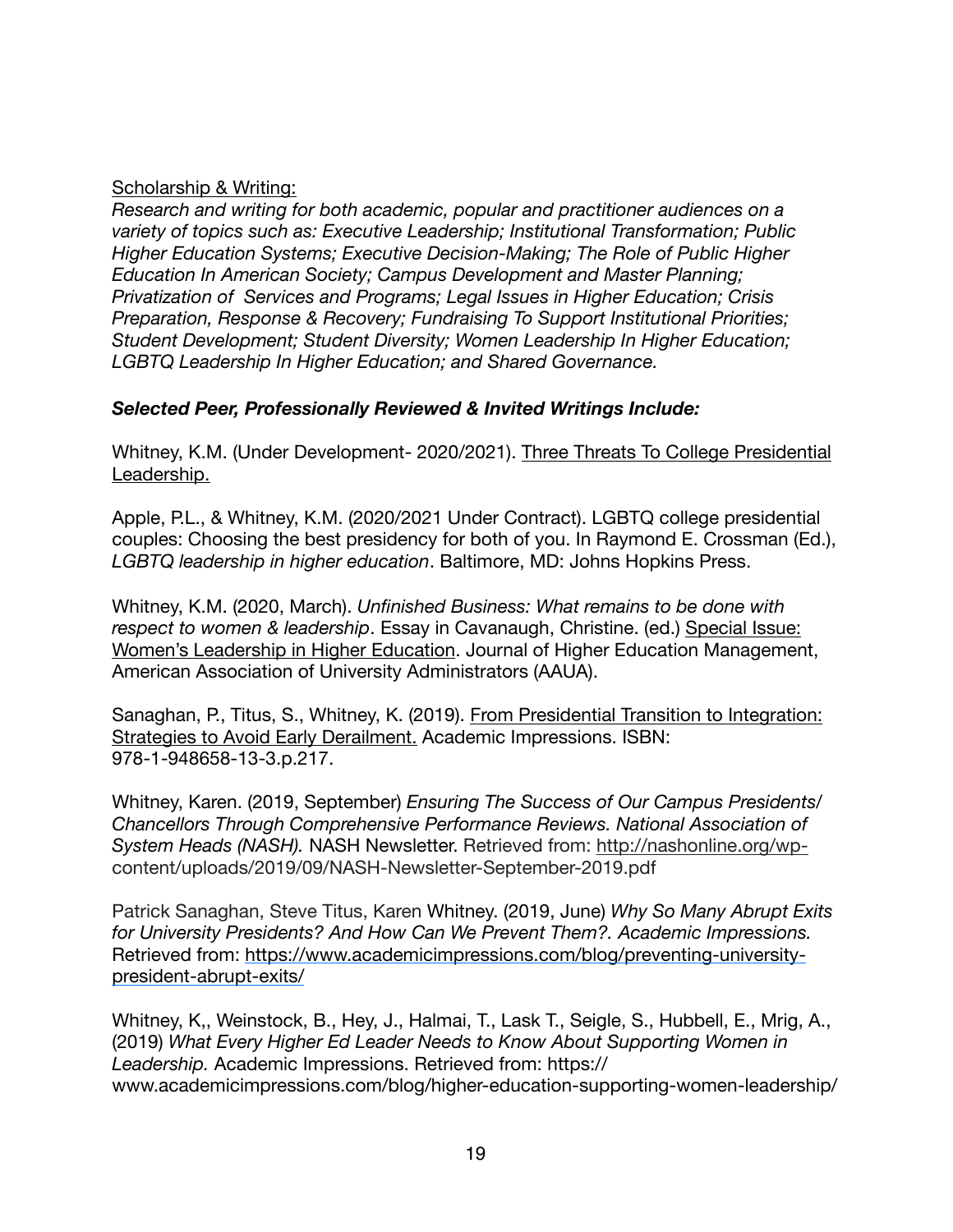Apple, P. & Whitney, K. (2019, January). *The presidential spouse role: How a thoughtful policy can guide the way. Change: The Magazine for Higher Education*. *51*(1).

Whitney, K.M. (2018) *A Moment To Go ALL IN On Elections. Contributor. Forbes Magazine.* Retrieved from:[https://www.forbes.com/sites/civicnation/2018/11/05/a](https://www.forbes.com/sites/civicnation/2018/11/05/a-moment-to-go-all-in-on-elections/#7f6c69e372d1)[moment-to-go-all-in-on-elections/#7f6c69e372d1](https://www.forbes.com/sites/civicnation/2018/11/05/a-moment-to-go-all-in-on-elections/#7f6c69e372d1)

Angel, D., Jordan, S., Kiss, E., Kustra, R., Titus, S., & Whitney, K. (2016) *Presidential Dialogues: Making Difficult Decisions.* Academic Impressions. Retrieved from: www.academicimpressions.com/presidential-dialogues-making-difficultdecisions .

Rankin, S., Oliver S. & Whitney, K.M. (2016) *Queer-spectrum and Trans-spectrum People Out of the Shadows: The Institutional Imperative for Building Inclusive Campus Communities*. Chapter in Antony, James S. (ed.) Leadership Challenges Facing Senior Leaders in Higher Education. Yale Press.

Whitney K. & Croteau, J. (2014) *Interviewing Gay Candidates.* Inside Higher Education. Issue. September 8, 2014.

Henking, S., Gandre, J., Shelton, C., Hoyle M., Whitney, K., & Ragsdale, K. (2014) *Reflections From Prestigious LGBTQ Leaders in Higher Education.* Journal of Psychological Issues in Organizational Culture. Vol. 5. No. 1 pp.60-66. Wiley Periodicals.

Whitney, K.M. (2014) *Reflections Of Completing the Ph.D*. Chapter in Holmes, R. W. (ed.) Completing The Dissertation: Tips, Techniques and Real-life experiences from Ph.D. graduates. Authorhouse Press.

Whitney, K.M., Luparell, S. (2012) *Managing Student Incivility and Misconduct in the Learning Environment.* Chapter in Billings, D.M. & Halstead, J.A. (Eds.) Teaching in Nursing: A Guide for Faculty 4th Edition. Elsevier Saunders.

Whitney, K.M. (2011) *The Road to the Presidency: Competencies for the Senior Student Affairs Officer Who Will Be President.* Chapter in Dungy, G.J. & Ellis, S.E. (eds.) Exceptional Senior Student Affairs Administrators' Leadership. NASPA.

Laws, J., Newman, E., Olson, T., Whitney, K., (2010) *Leadership Reconsidered: Senior Student Affairs Officers As Entrepreneurial Leaders of the Future*. Leadership Exchange. NASPA, Vol. 8. Issue 3. pp.16-23.

Whitney, K.M. (2006) *Lost In Transition: Governing in a Time of Privatization*. Chapter in Tierney, W. (ed.) Governance and the Public Good. SUNY Press.

Whitney, K.M. (2006) *The Importance of Being Earnest: Creating Successful Fundraising Environments*, Leadership Exchange. NASPA, Vol. 4, Issue 2, Summer.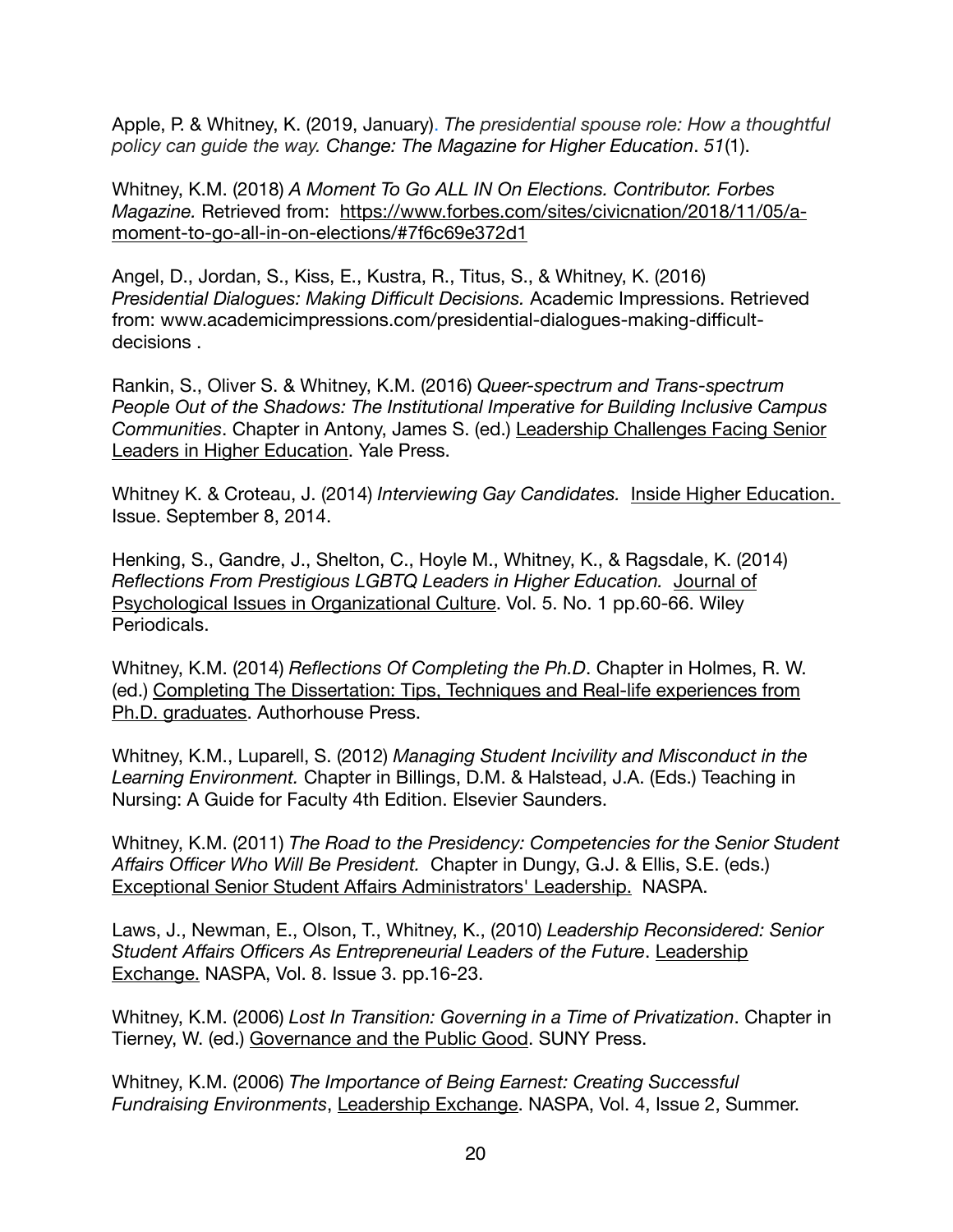Whitney, K.M. (2006) *Metropolitan/Urban University Approach To Residential Learning Communities: Building Community One Building At A Time.* Metropolitan Universities Journal.

Chism, N. & Whitney K. (2005) *It Takes A Campus: Situating Professional Development Efforts Within A Campus Diversity Program*, A Chapter In Teaching Inclusively, New Forum Press.

Round Table Discussion and Paper presentation, Privatization of Public Higher Education, American Educational Research Association Annual Conference 2003.

Boley, P. & Whitney K. (2003) *Grade Disputes: Consideration for Nursing Faculty.* Journal of Nursing Education. Vol. 42. No. 5 pp.198-203.

Research Fellow, National Center For Educational Statistics and The Association For Institutional Research, Summer Research Institute, Washington, D.C. June 13-18. 2000.

Poster Presentation, Topic: Privatization of Public Higher Education, Association for the Study of Higher Education, Annual Conference, San Antonio, Tx. November 18-21, 1999.

Whitney, K., University/Private Partnerships in On-Campus Housing, Talking Stick, News Magazine for the Association of College and University Housing - International, Vol. 9, No. 4, 12/91.

#### **Consulting & Invited Speaker**:

| 2018 - Present | AASCU-Penson Center For Professional Development, Associate.<br>Working as a consultant and advisor to college presidents on<br>various projects designed to advance institutional priorities.<br>Projects have included: Strategic Planning; Shared Governance;<br>Board Assessment & Development; Presidential Evaluation,<br>Diversity & Inclusion. |
|----------------|--------------------------------------------------------------------------------------------------------------------------------------------------------------------------------------------------------------------------------------------------------------------------------------------------------------------------------------------------------|
| 2018 - Present | The Registry For College & University Presidents, Member.                                                                                                                                                                                                                                                                                              |
| 2019           | Washington Higher Education Secretariat, Annual Retreat. Invited<br>speaker: Executive Search: Opportunities, Challenges and<br>Emerging Issues. Washington D.C. October 2019.                                                                                                                                                                         |
| 2018           | Lumina Foundation Sponsored Convening: Quality Assurance<br>and the Role of State Systems and SHEEOs. Invited contributor<br>to advance a national discussion of how systems of higher                                                                                                                                                                 |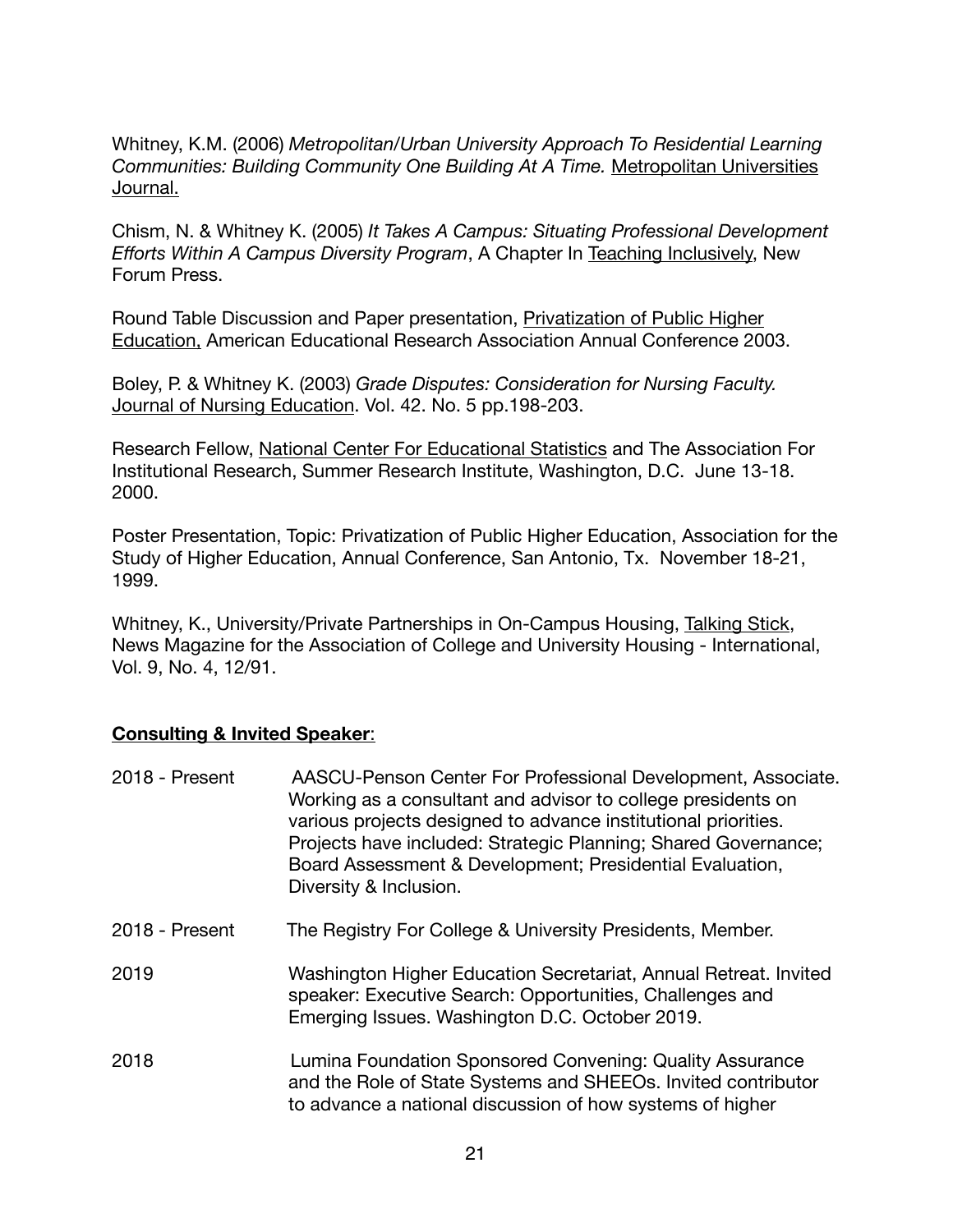|                | education can advance quality and increase degree attainment.                                                                                                                                                                                                                                                                                                                 |
|----------------|-------------------------------------------------------------------------------------------------------------------------------------------------------------------------------------------------------------------------------------------------------------------------------------------------------------------------------------------------------------------------------|
| 2018           | Lumina Foundation Sponsored Conversation On: Higher<br>Education Affordability. Invited contributor.                                                                                                                                                                                                                                                                          |
| 2017 - Present | Academic Impressions: Content Expert, Consultant, Coach,<br>Author - on topics related to higher education executive<br>leadership, effective management, organizational change,<br>planning and budgeting, organizational design & restructuring.<br>Provide executive/leadership coaching to a variety of higher<br>education leaders across many higher education sectors. |
| 2017           | National Association of Student Personnel Administrators,<br>NASPA, "Exploring The College Presidency: Mini-institute;<br>Program Panelist & Facilitator. San Antonio, Texas                                                                                                                                                                                                  |
| $2015 - 2017$  | Middle States Commission on Higher Education, Consultant -<br>Evaluator including chairing campus evaluation teams for colleges<br>and universities.                                                                                                                                                                                                                          |
| 2016           | ACE (American Council on Education) Fellows Program Closing<br>Retreat: Leadership Gets Better Through Inclusion: Presidents'<br>Panel.                                                                                                                                                                                                                                       |
| 2016           | Pennsylvania Association of Councils of Trustees, Invited<br>Speaker, Topic: The Role of Governance Regarding Racial<br>Conflict & Student Activism.                                                                                                                                                                                                                          |
| 2015           | National Association of Student Personnel Administrators,<br>NASPA, "Exploring The College Presidency: Mini-institute;<br>Program Panelist & Facilitator. New Orleans, LA.                                                                                                                                                                                                    |
| 2014           | Association of College Unions International (ACUI), National<br>Conference Keynote Panelist: Campus Leaders Panel of<br>University Presidents & Other Senior Administrators Discussing<br>the future of college unions and student activities.                                                                                                                                |
| 2012           | National Association of Student Personnel Administrators,<br>NASPA, Faculty, Manicur Symposium (A seminar to advance the<br>leadership of women to become senior student affairs officers)                                                                                                                                                                                    |
| 2006 - 2010    | Assessment Institute, Pre-Institute Workshop:<br>"Moving From One-Shot Wonders to a Coherent Campus<br>Plan for Diversity: Using Assessment Results to Create A<br>Campus Climate for Diversity"                                                                                                                                                                              |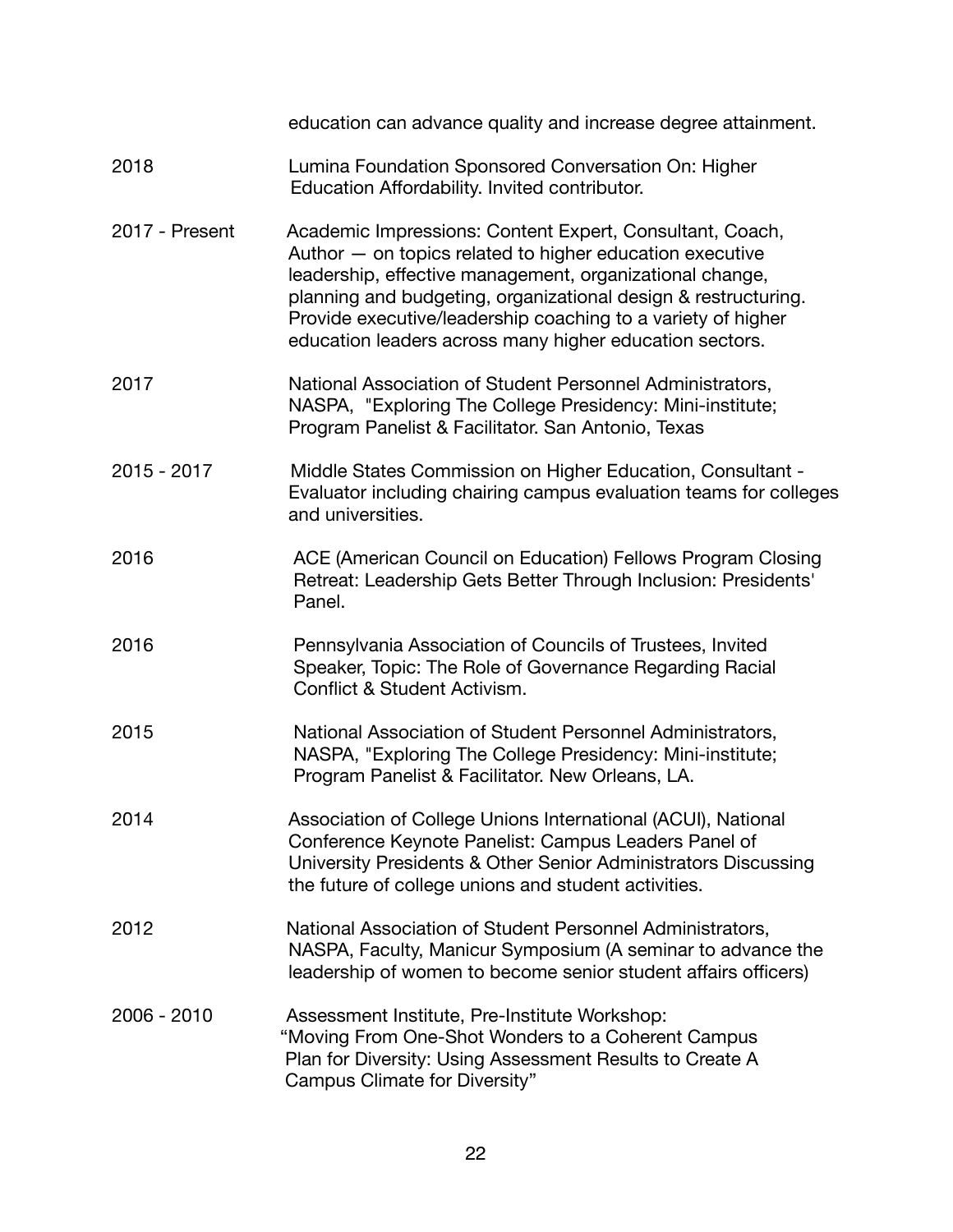| $2007 - 2010$ | Higher Learning Commission, North Central Association,<br>Consultant-Evaluator for colleges and universities.                                                                 |
|---------------|-------------------------------------------------------------------------------------------------------------------------------------------------------------------------------|
| 2010          | James E. Scott Academy Think Tank Participant. NASPA.                                                                                                                         |
| 2010          | University of Illinois, facilitated staff professional development<br>regarding assessment and how assessment informs practice.                                               |
| 2008 - 2009   | Indiana University South Bend, Consulted on the development and<br>growth of student campus housing.                                                                          |
| 2008          | Adler School of Psychology, Chicago, Illinois, "Assessing and<br><b>Advancing Diversity Efforts"</b>                                                                          |
| 2006          | NASPA, Faculty, 2006 Manicur Symposium                                                                                                                                        |
| 2006          | Mosby, Faculty, Faculty Development Institute, Miami Florida                                                                                                                  |
| 2005          | University of St. Francis, Fort Wayne, Indiana, Faculty Development<br>Day, Keynote Presenter: Making The Most of the College Classroom:<br>A Student Development Perspective |
| 2005          | Professional Advisor's Council; Keynote Presenter, Fall Seminar,<br>Indiana University - South Bend.                                                                          |
| 2005          | Mosby, Faculty, Faculty Development Institute, Las Vegas Nevada                                                                                                               |
| 2004          | Mosby, Faculty, Faculty Development Institute: San Diego<br>California                                                                                                        |
| 1995          | Northern Kentucky University, Developed strategies to increase<br>resident student population.                                                                                |
| 1993          | Texas A&M University - Corpus Christi, Consulted on the<br>development of privatized campus housing.                                                                          |

Professional Affiliations Throughout My Career

American Association of State Colleges and Universities (AASCU) Member: 2010-2018 2016-2018: Board of Directors, Member 2017-2018: Chair, Committee on Teacher Education 2010-2012: Committee on Economic and Work Force Development ACPA – College Student Educators International

2008- 2010: Coordinator for Senior Student Affairs Officers Symposium Series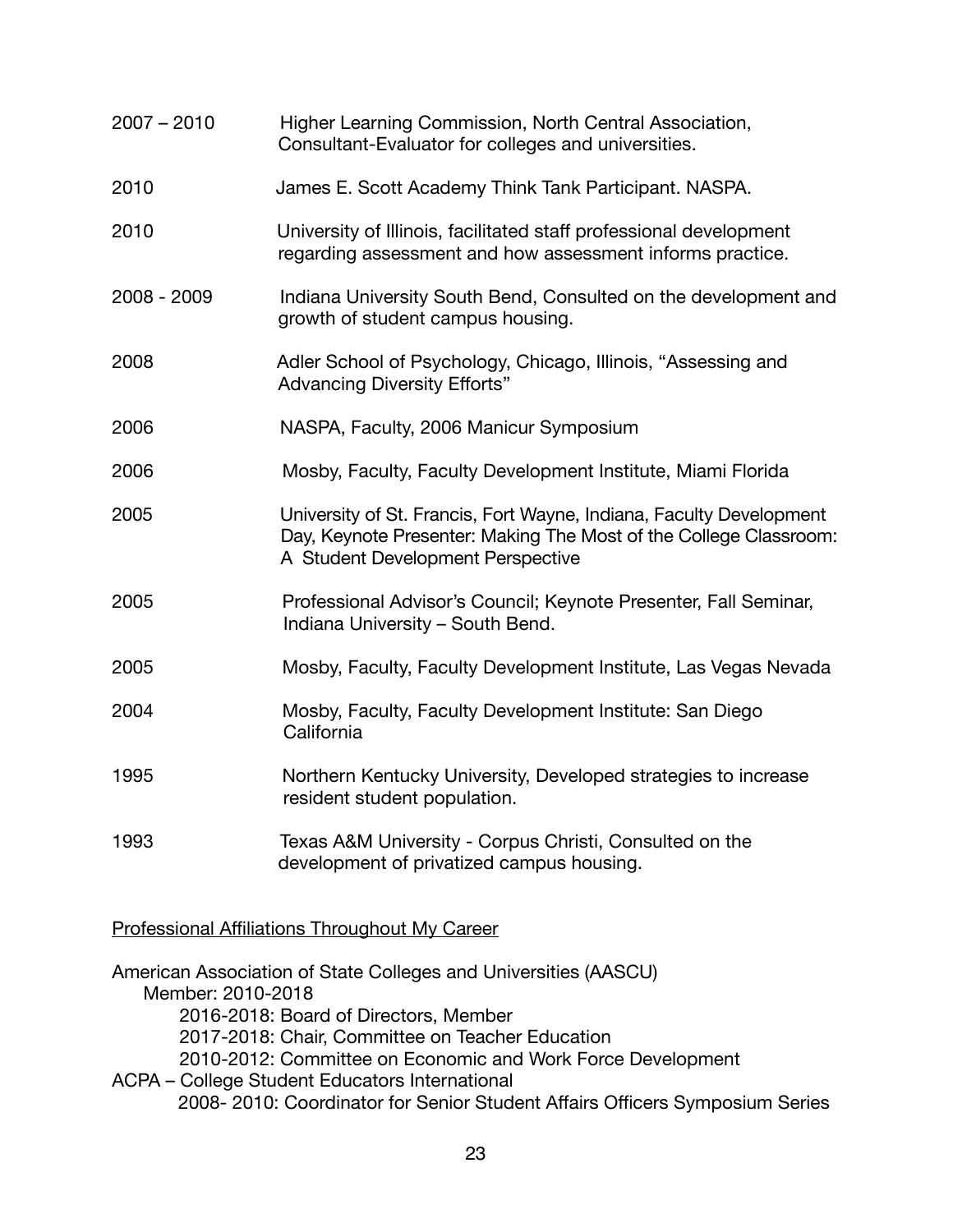American Council on Education (ACE) Association of College And University Housing Officers International: 1994 Annual International Conference Host Co-Chair Association of Governing Boards (AGB) Association For Student Judicial Affairs Association For The Study of Higher Education Association For Institutional Research Association of Public And Land Grant Universities (Formerly NASULGC) Indiana Student Affairs Association 2008-2009: President LGBTQ President's In Higher Education: Member: 2010 - 2018 National Co-Chair: 2015 - 2018 National Association of Diversity Officers in Higher Education: Founding Member National Association of Student Personnel Administrators National Association of System Heads (NASH) (2017-2018) National Association of Women in Education: Member Conference Committee, 1992 Annual Conference National Conference on Race & Ethnicity in Higher Education (NCORE) The Commission of President's, Pennsylvania State System of Higher Education: Member: 2010-2017 Secretary/Treasurer: 2011-2013 Chair: 2013-2017 Pennsylvania State Athletic Conference Board of Directors: 2010-2017 Executive Board: 2011-2017 Southwest Association of College and University Housing Officers State Higher Education Executive Officers (SHEEO) (2017-2018) Texas Association of College and University Student Personnel Association: 1989 Annual TACUSPA Conference Committee Member Community Service 2014- 2017 Member, Board of Directors, Clarion Community Foundation 2014- 2017 Member, Board of Directors, Rural Regional Community College of NW **Pennsylvania** 2011- 2017 Member, Board of Directors, The Center for Rural Pennsylvania 2010- 2017 Clarion University Foundation, Board Member, Ex-Officio, Non-Voting 2008- 2010 Member, Board of Directors, Indianapolis Humane Society, Chair Strategic Planning Committee 2004- 2010 Member, Indiana Ave. Cultural District, Steering Committee 2004- 2010 Member, Former Chair, Former Secretary, Indianapolis Spirit & Place Civic Festival 2002- 2011 Chair, Advisory Committee, Senior Fund (Formerly:Indianapolis Retirement Home Fund) of the Central Indiana Community Foundation

2002- 2011 Member, Former Chair, Board of Directors, BOS Community Development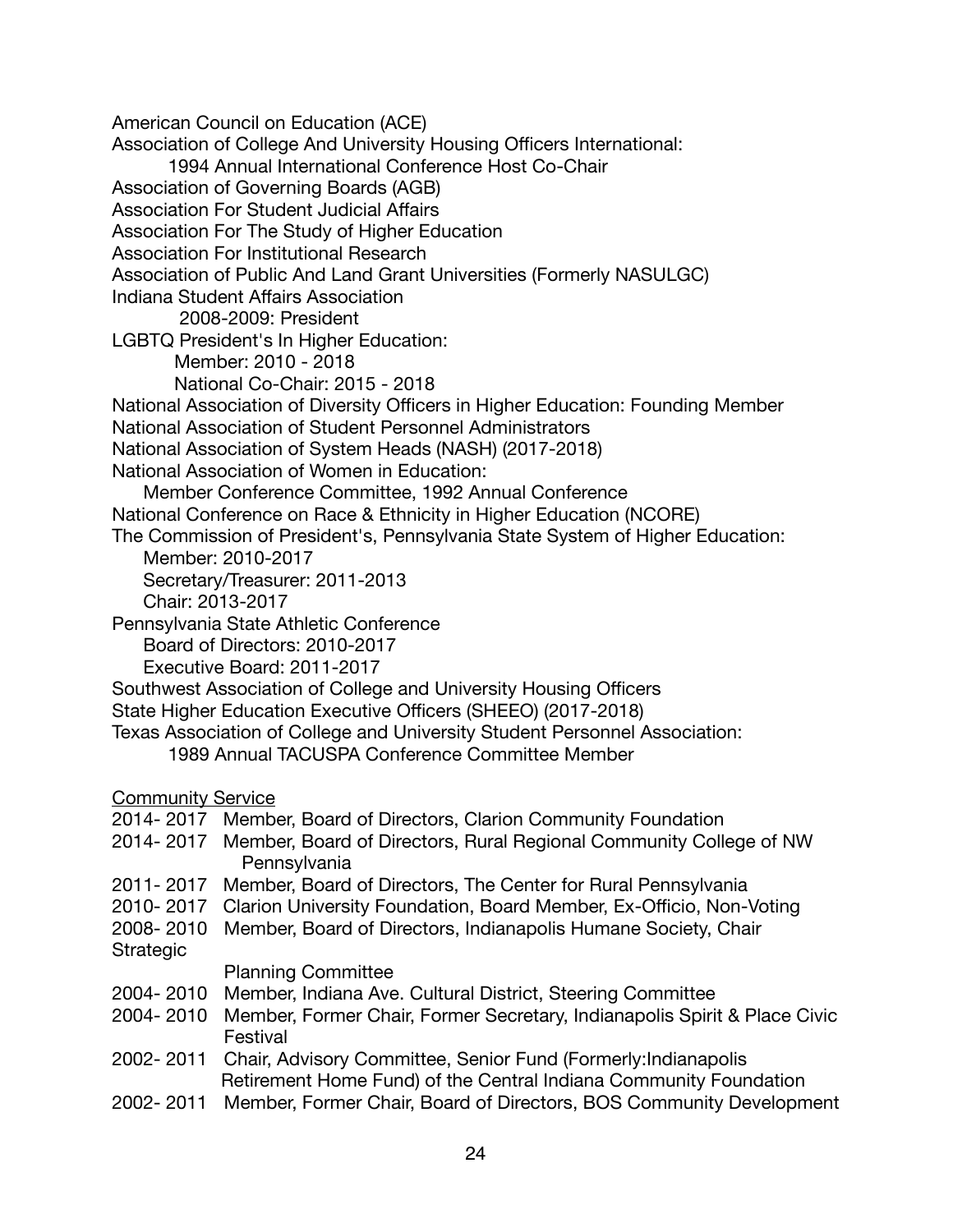#### **Corporation**

- 2000- 2010 Member, Urban League, Indianapolis
- 2000- 2010 Member, Jewish Community Center of Indianapolis
- 2001 2002 Mentor, The Key Learning Community, Indianapolis Public Schools
- 1991 1999 Monte Vista Historical Association, Member & Volunteer
- 1995 1996 Esperanza Peace & Justice Center, Treasurer
- 1993 1996 Esperanza Peace & Justice Center, Chair Building Finance Committee
- 1991 1993 Esperanza Peace & Justice Center, Member
- 1990 1993 San Antonio Lesbian & Gay Assembly, Board Member & Chair
- 1988 1989 Phone Counselor, San Antonio Gay & Lesbian Crisis Help Line, San Antonio, Texas
- 1987 1989 Board Member, University of Houston Alumni Association, San Antonio **Chapter**
- 1983 1986 Phone Counselor & Trainer, Gay & Lesbian Switchboard, Houston, Texas

#### **Honors**

Pennsylvania State System of Higher Education 2018 President Emerita **Clarion University** 2015 Golden Key Honor Society Induction Ceremony, Keynote Speaker

Indiana Student Affairs Association 2008 Service Award

American College Personnel Association 2006 Senior Practitioner Award

Indiana University Purdue University Indianapolis

2001 **Undergraduate Student Assembly Award** 

2001 Golden Key Honor Society Annual Induction Ceremony, Keynote Speaker

The University of Texas at San Antonio:

- 1999 **Comicron Delta Kappa**
- 1993 **Alpha Phi Omega**
- 1993 **Golden Key Honor Society**
- 1988 **Cutstanding Professional Staff of the Year** 
	- University Life Award

The University of Houston:

- 1984 **Greys Order, Leadership Honorary**
- 1983 **Cutstanding Contributions to Campus Activities**
- 1983 **Residence Hall Service Award**
- 1981 **Cutstanding Employee, University Center**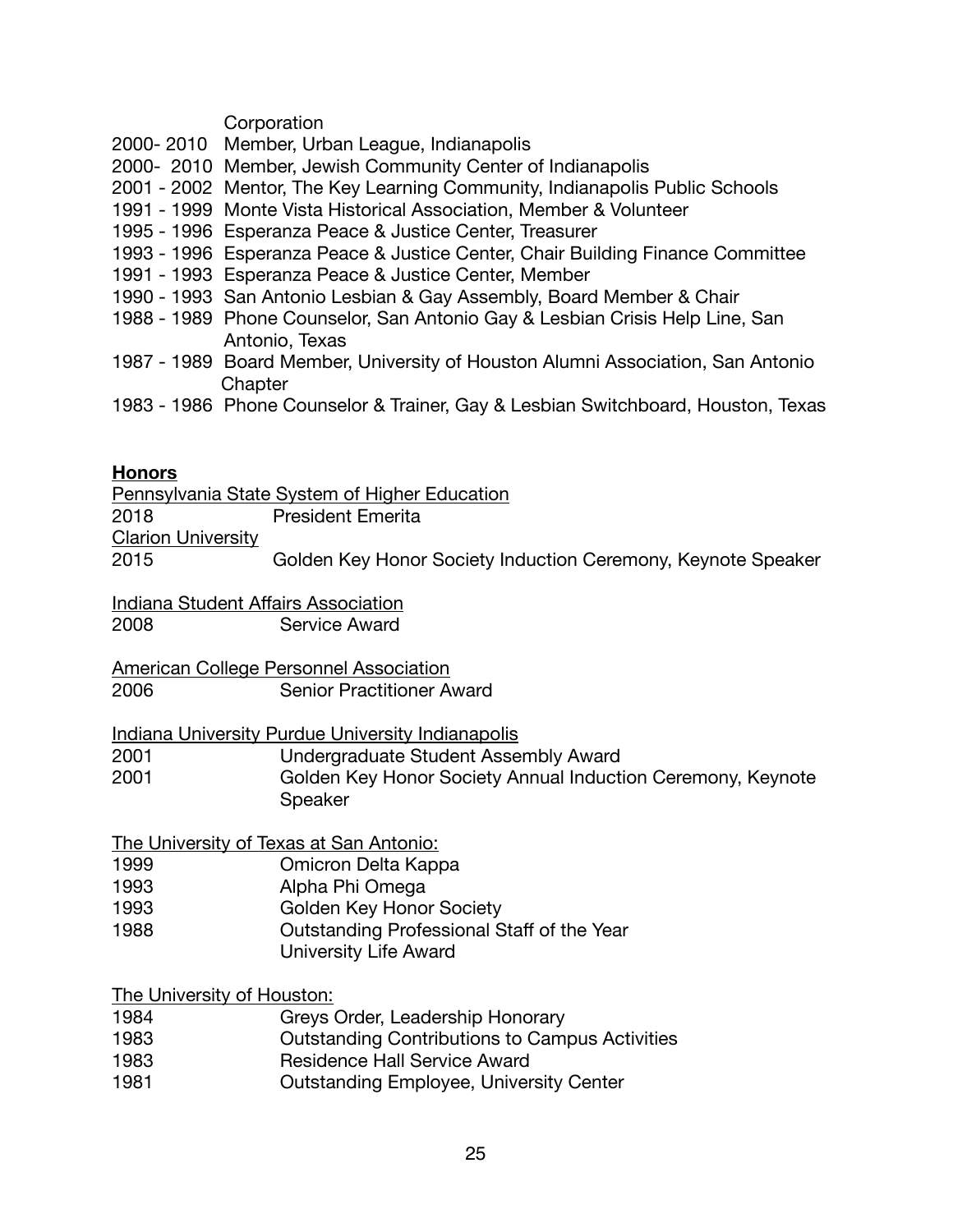# **University Service** (Notable Accomplishments)

|                                    | Pennsylvania State System of Higher Education (PASSHE)          |
|------------------------------------|-----------------------------------------------------------------|
| $2013 - 2017$                      | Chair, PA State System Commission of Presidents                 |
| 2014 - 2017                        | Presidential Liaison To the Board of Governors, Human           |
|                                    | <b>Resource Committee</b>                                       |
| 2016                               | Presidential Liaison To the Edinboro University Presidential    |
|                                    | Search                                                          |
| 2012-2014                          | Presidential Liaison To the Board of Governors, Audit Committee |
| 2012                               | Presidential Liaison To the Edinboro University Presidential    |
|                                    | Search                                                          |
|                                    | <b>Indiana University Purdue University Indianapolis</b>        |
| 2010                               | NCA Accreditation Executive Planning Team (2012 Accreditation)  |
| 2009-2010                          | Campus Resource Planning Committee, Member                      |
| 2009-2010                          | Faculty Club, Board Member                                      |
| 2007-2010                          | <b>Diversity Management Group</b>                               |
| 2000-2010                          | <b>Chancellor's Diversity Cabinet</b>                           |
| 2000-2010                          | <b>Student Affairs Committee, Faculty Council</b>               |
| 2001-2010                          | <b>Enrollment Management Group</b>                              |
| 2008-2009                          | Campus NCAA Executive Planning Team                             |
| 2002-2006                          | Diversity Awareness Resource Team, Member & Facilitator         |
| 2002                               | <b>Campus Food Service Selection Committee</b>                  |
|                                    |                                                                 |
| University of Texas at San Antonio |                                                                 |
| 1993-1999                          | Advisor: Alpha Phi Omega                                        |
| 1994-1999                          | Chair: Wellness, Recreation, Health and Child Care Building     |
|                                    | <b>Program Committee</b>                                        |
| 1992-1999                          | <b>Student Service Fee Advisory Committee</b>                   |
| 1991-1999                          | Member: Women's History Week                                    |
| 1991-1999                          | Member: University Design Review and Building Committee         |
| 1990-1999                          | Chair: UTSA Student Newspaper Advisory Board                    |
| 1999-1999                          | Member: UTSA SACS Thematic Study Committee                      |
| 1999                               | Member: UTSA Presidential Search Advisory Committee             |
| 1995-1997                          | Chair: University Center Building Expansion Planning Committee  |
| 1994-1996                          | Chair: Student Affairs Strategic Planning Committee             |
| 1992-1993                          | Member: UTSA Gay/Lesbian Pride Week Planning Committee          |
| 1992-1993                          | <b>Chair: University Diversity Planning Committee</b>           |
| 1991-1992                          | <b>Chair: Orientation Steering Committee</b>                    |
| 1991-1992                          | Member: Faculty, College and Divisional Governance Committee    |
| 1992                               | Chair: 1992 University Homecoming Committee                     |
| 1991                               | Chair: Student Affairs Strategic Planning Committee             |
| 1991                               | Chair: 1991 University Homecoming Committee                     |
| 1990-1992                          | <b>Chair: University Assembly Nominating Committee</b>          |
| 1990-1991                          | Advisor, Student Government                                     |
| 1990-1991                          | Member: University Committee on Faculty Governance and          |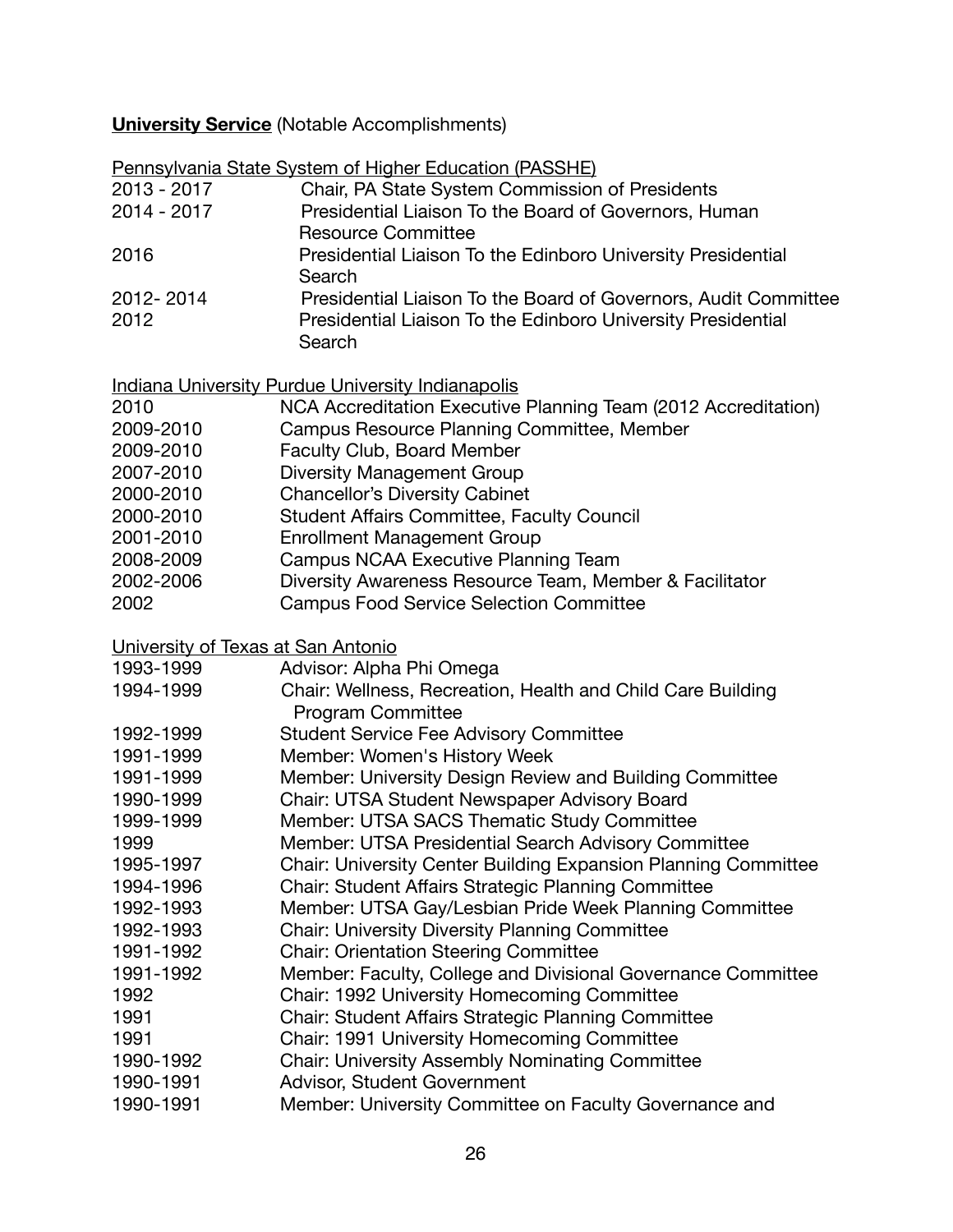|           | Communication                                               |
|-----------|-------------------------------------------------------------|
| 1990-1992 | <b>Member: University Assembly</b>                          |
| 1990      | Member: Vice President for Student Affairs Search Committee |
| 1989-1990 | Member: UTSA Student Newspaper Advisory Committee           |
| 1988      | <b>Chair: Aids Awareness Committee</b>                      |
| 1987-1990 | Member: Wellness Awareness Action Committee                 |

University of Houston

| 1984 | Member: Vice President for Student Affairs Search Committee |
|------|-------------------------------------------------------------|
| 1983 | Member: University of Houston Women's Network               |
| 1983 | <b>Chair: University Center Policy Board</b>                |

Selected Presentations

I have presented the following topics to faculty, staff, students and the community:

Conflict Management Leadership Assessment, Planning, Budgeting Topics Advocating For The Value of Public Higher Education The Economic Impact of Public Universities To The State & Community Variety of Multicultural/Diversity Topics Reducing Risk of Campus Violence & Other Crisis Response Related Topics College Hazing Cults On Campus Sexual Assault/ Date Rape How to Manage the Angry Student How to Deal With the Difficult Student How to Respond To The Emotionally Unstable Student State Funding of Public Higher Education Legislative Issues Affecting Higher Education and Students University Legal And Risk Management Issues Resident and Community Assistant Training

|      | Selected Local, Regional, & National Speaking Engagements & Presentations                                                                                                                      |
|------|------------------------------------------------------------------------------------------------------------------------------------------------------------------------------------------------|
| 2019 | Academic Restructuring: Taking Action Quickly During Times of Change.                                                                                                                          |
|      | Webinar presented through Academic Impressions.                                                                                                                                                |
|      | academicimpressions.com. Air date: October 25.                                                                                                                                                 |
| 2019 | A Signature Session: Yes You Can! A Scary Conversation Toward<br>Building Diverse Leadership Capacity. Pacific Coast Association of<br>Physical Plant Administrators Annual Meeting, Las Vegas |
| 2018 | State Higher Education Executive Officers (SHEEO); Panel<br>Presentation on System Transformation and Accreditation.                                                                           |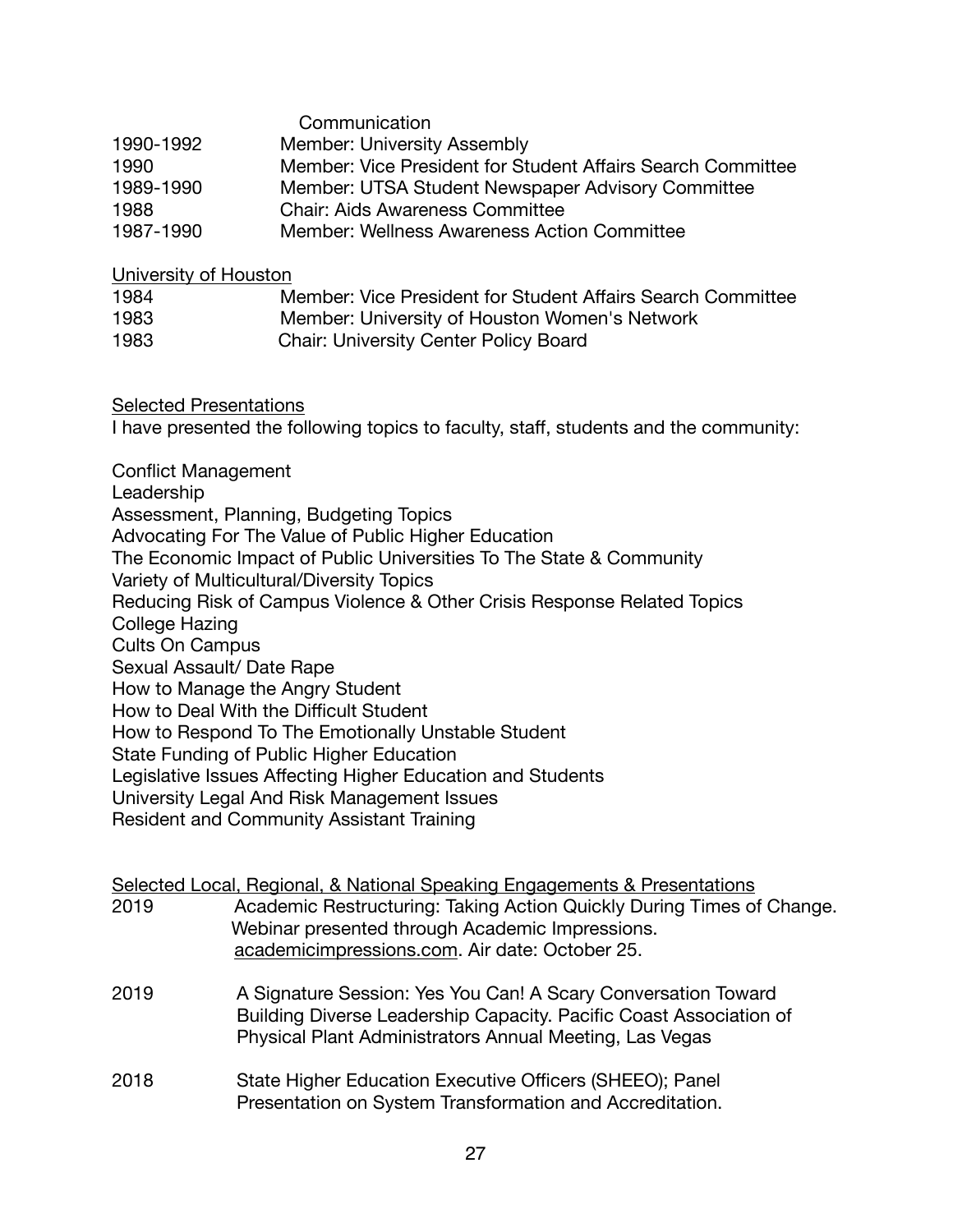| 2018 | Council for Higher Education Accreditation (CHEA), Annual Conference,<br>Panelist: State Issues and Accreditation, Washington, D.C.                                                                       |
|------|-----------------------------------------------------------------------------------------------------------------------------------------------------------------------------------------------------------|
| 2015 | The 40th HERS (Higher Education Research Services) Institute at Bryn<br>Mawr College, Presidents Panelist for advancing women's leadership.                                                               |
| 2015 | Panelist: Student Affairs Through the Eyes of A College President, ACPA<br>National Conference.                                                                                                           |
| 2014 | President Panel Discussing The Future of Higher Education & The Role<br>of Senior Student Affairs Professionals, NASPA National Conference.                                                               |
| 2012 | Panelist: LGBTQ Leaders In Higher Education, Association of Governing<br>Boards National Conference, Washington, D.C.                                                                                     |
| 2010 | <b>NASPA Annual Conference Session: Fostering Civic Engagement Through</b><br>The Collegiate Readership Program                                                                                           |
| 2008 | Indiana Student Affairs Association: Facilitated A Graduate Student Panel<br>Presentation Regarding Legal Issues Associated with Guns on Campus                                                           |
| 2007 | NASPA Annual Conference, Session: Future Work: The Fair Labor<br>Standards Act Impact on Our Profession                                                                                                   |
| 2006 | Organization of American Historians Annual Conference, Washington D.C.<br>"Campus History as Public History: Two Case Studies of how History<br>Enhanced Campus Communities", April 2006.                 |
| 2005 | Coalition of Urban and Metropolitan Universities, Torrance California,<br>"Metropolitan/Urban University Approach To Residential Learning<br>Communities". October 2005                                   |
| 2005 | National Association For Student Personnel Administrators, Tampa<br>Florida, "The Federal Labor Standards Act Impact Upon The Profession".<br>March 2005.                                                 |
| 2003 | American Council for Education: Educating All of One Nation, Atlanta,<br>"Enhancing Access and Success: Models for Campus and Community<br>Transformation". October 2003.                                 |
| 2003 | American Association for Higher Education, Learning To Change<br>Conference. Washington D.C., "Using Performance Indicators to Help<br>Accomplish Mission-Critical Institutional Objectives", March 2003. |
| 2002 | University of South Carolina, Multicultural Affairs In Higher Education                                                                                                                                   |